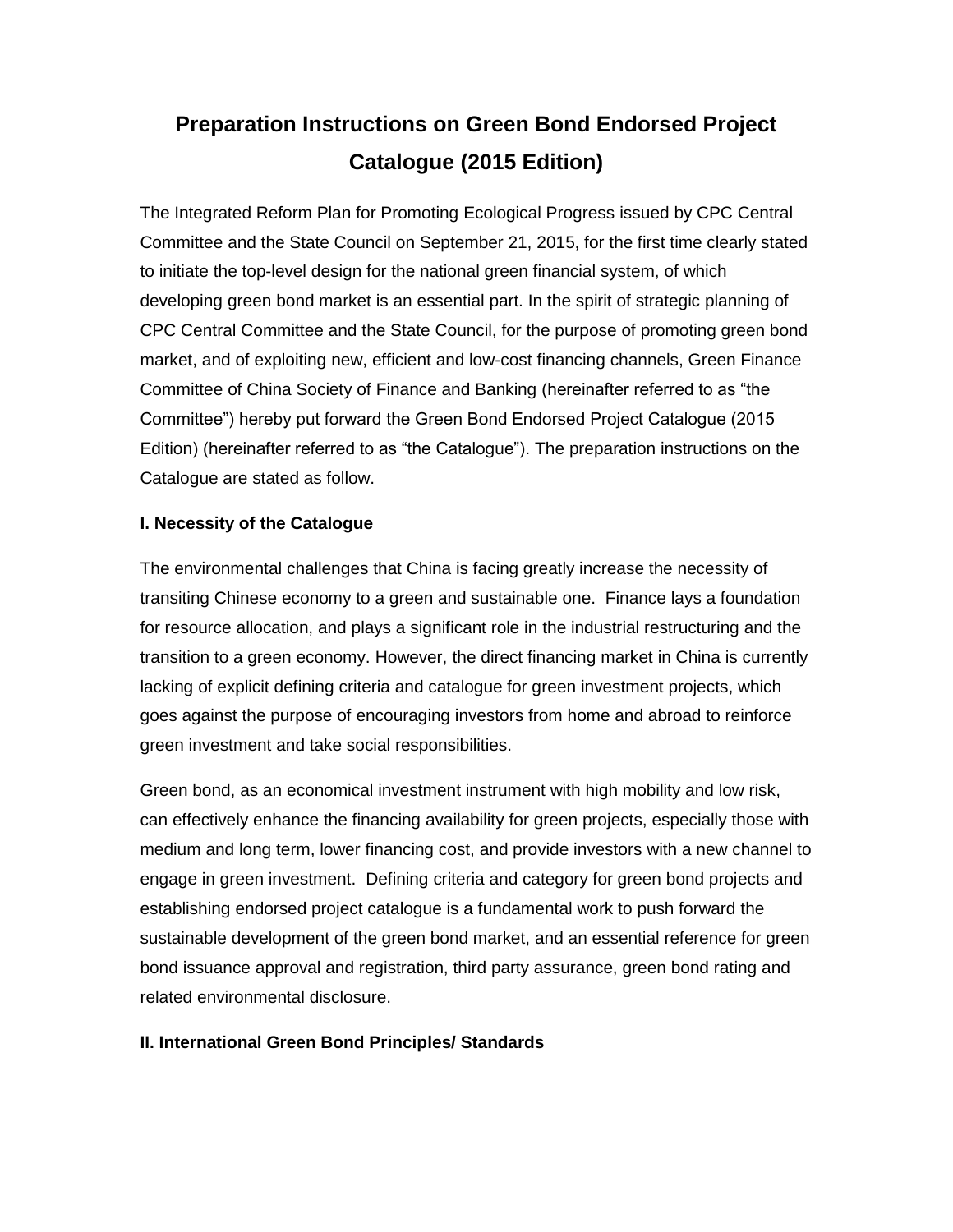When it comes to the defining criteria for green bond, the International Capital Market Association (ICMA) launched the Green Bond Principles (GBP), Climate Bonds Initiative (CBI) introduced Climate Bonds Initiative Taxonomy- Definitions, and Barclays and MSCI ESG Research have collaborated to develop Barclays MSCI Green Bond Index. In addition, providers of second party review or third party certifications, presented by CICERO, and financial institutions, presented by HSBC, also unveil related framework documents under GBP to set out more detailed classification and definition of green bond.

The definition and classification of the green bond is based primarily on the environmental performance of the green bond endorsed projects. The different focus on environmental performance by various institutions reflects the different focus on problems to be solved, which stems from the differences in stage of development and natural environments in different countries and regions.

#### **III. Rationale and Principle of the Catalogue**

In addition to challenges from climate change, China is facing other issues such as severe environmental pollution, aggravated resource constraints and deteriorated ecological degradation. As a consequence, the Catalogue must take multi-dimensional environmental benefits as the defining standard. Project definition should take special consideration of environmental benefits in GHG emission reduction, pollution reduction, resource conservation, ecological protection, and etc.. The Catalogue should prioritize projects with direct and marked environmental benefits, and those accord with national industrial policy.

Based on the considerations above, the Catalogue shall adhere to the following basic principles: i. Conforming to national conditions: focusing on improving the ecological environment and easing resource pressure, and following the lead of national industrial policy at the current stage. ii. Highlighting environmental benefits: supporting projects with marked environmental benefits and positive spillover effects. iii. Being simple and clear: taking into account the fact that most of the capital market practitioners are nonenvironmental professionals, and thus employing definition and classification method that is easy to follow and operate. iv. Making continuous adjustment: timely updating the Catalogue according to technological advancement, policy adjustment, standard updates and changes in resource and environmental conditions. v. In line with international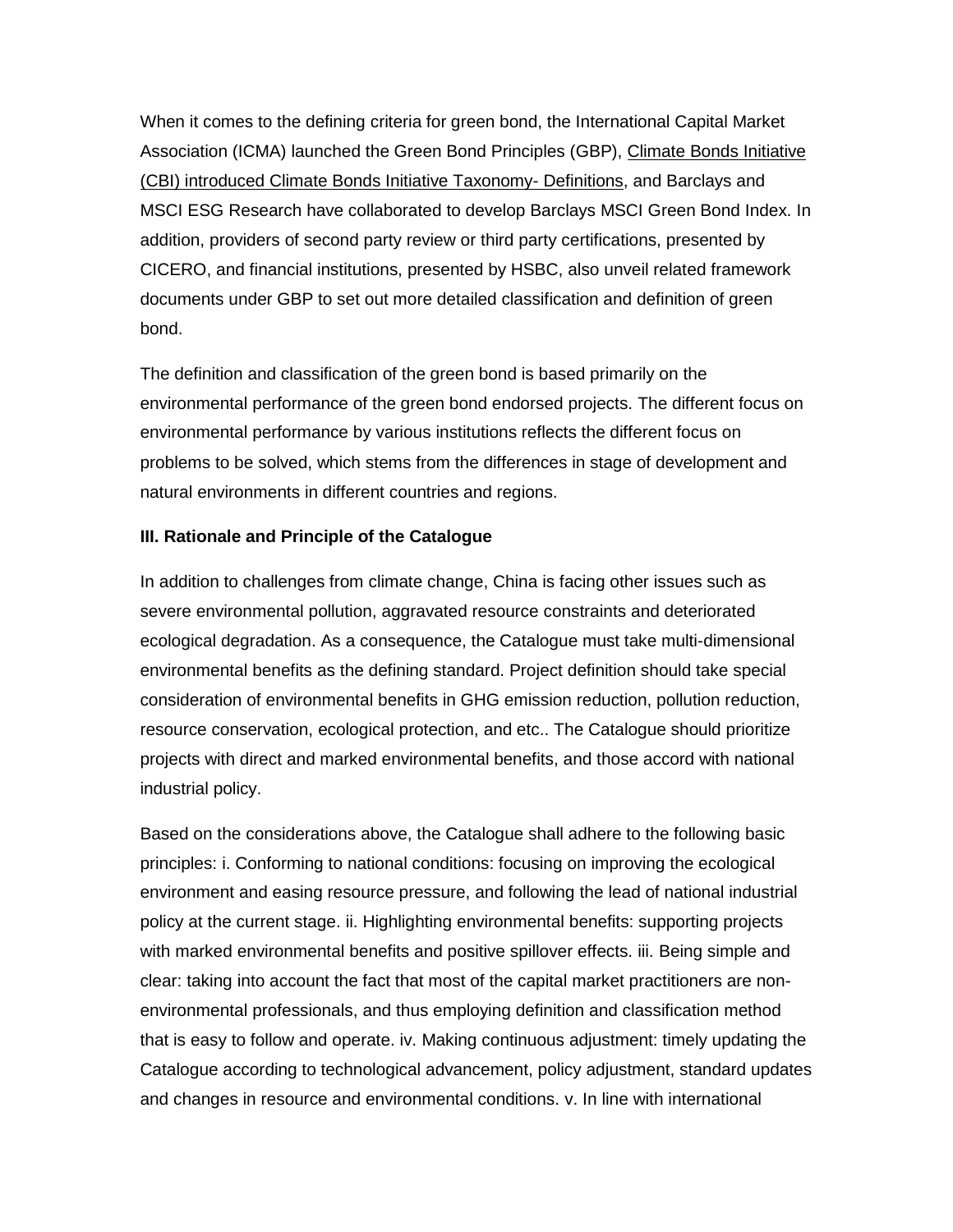practice: taking international standards and practices as reference to develop domestic definition and classification method, in order to facilitate international cooperation in green finance.

#### **IV. Key Reference**

1. Classification of Strategic Emerging Industry (2012) (Trial) (Guo Tong Zi [2012] 106; National Bureau of Statistics, January 4, 2013)

2. Proposal for Promoting the Application of Cleaner Production Technologies in Key Industrial Sectors for the Prevention and Control of Air Pollution (Gong Xin Bu Jie [2014] 273; Ministry of Industry and Information Technology, July 2, 2015)

3. Action Plan for Implementation of Key Energy Saving Technology and Equipment Industrialization (Fa Gai Huan Zi [2014] 2423; National Development and Reform Commission/ Ministry of Industry and Information Technology, October 2014)

4. National Key Energy-Efficient and Low-Carbon Technologies Promotion Catalogue (2014 Edition, Energy Saving Part) (NDRC Announcement No. 24 [2014]; National Development and Reform Commission, December 31, 2014)

5. Notice of National Energy Administration on Issuing the Action Plan of Clean and Efficient Coal Use (2015-2020) (Guo Neng Mei Tan [2015] 141; National Energy Administration, April 27, 2015)

6. Catalogue for Low-carbon Technology Promoted with Priority (NDRC Announcement No. 13 [2014]; National Development and Reform Commission, August 25, 2014)

7. Guidelines on Green Credit Loans (Yin Jian Hui [2012] 4; China Banking Regulatory Commission, February 24, 2012)

8. Energy Efficiency Credit Guidelines (Yin Jian Fa [2015] 2; China Banking Regulatory Commission and National Development and Reform Commission, January 13, 2015)

9. Notice of China Banking Regulatory Commission on Filing and Reporting the Green Credit Statistics Forms (Yin Jian Ban Fa [2013] 185; General Office of China Banking Regulatory Commission, July 4, 2013 )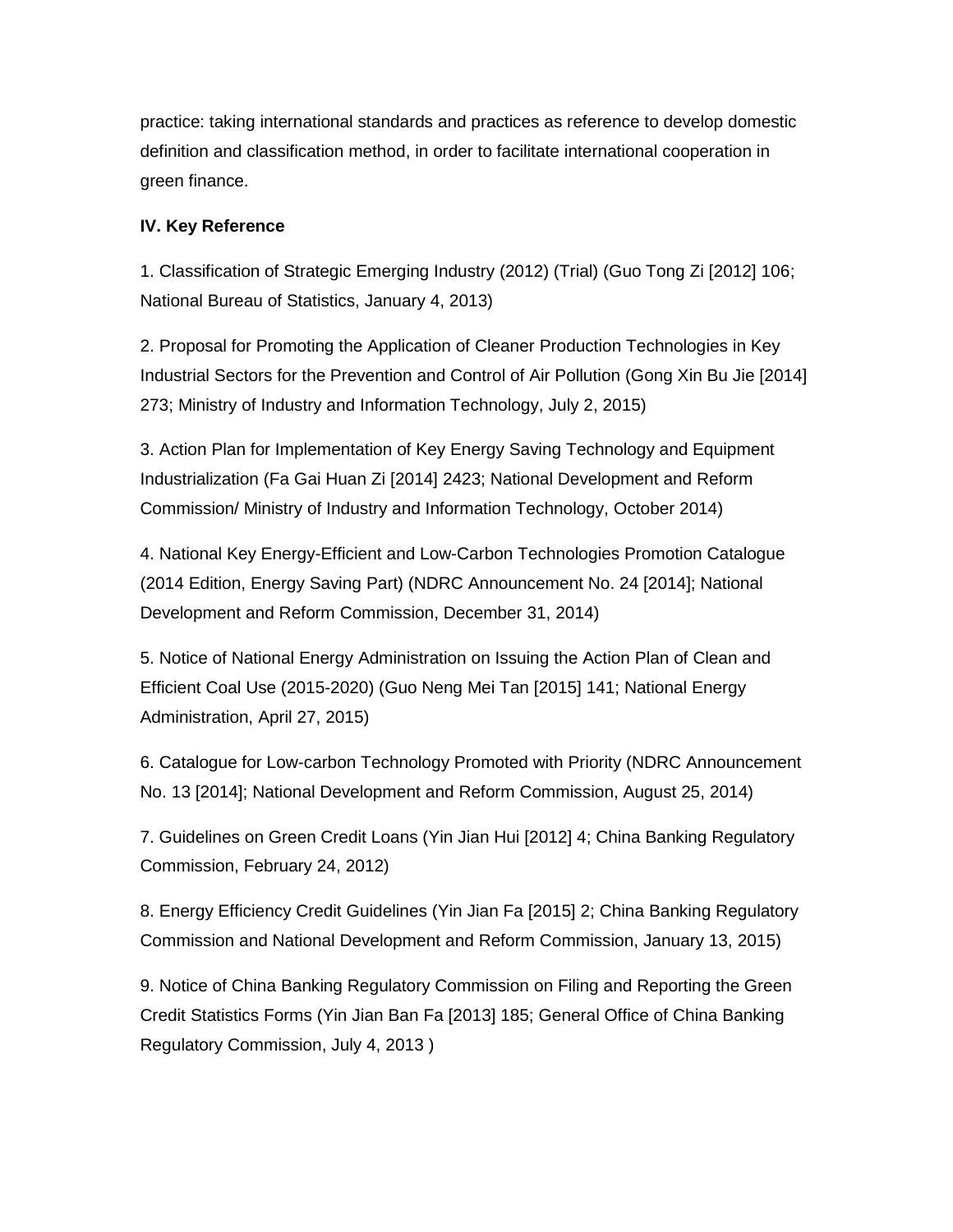10. Classification Standard for the Energy Saving and Environmental Protection Operation (2014 Edition) (China Energy Conservation and Environmental Protection Group, December 11, 2014)

11. Green Bond Principles (2015) (International Capital Market Association, March 27, 2015)

12. Climate Bonds Standards (Climate Bonds Initiative, May 2015)

#### **V. Preparation of the Catalogue**

The Committee commissioned the CECEP Consulting Co., Ltd. and the Research Center of Climate and Energy Finance of Central University of Finance and Economics to prepare the Catalogue and undertake relevant research work. During the research stage, the Committee organized four symposiums and solicited feedback in written and other forms from hundreds of organizations including all the members of the Committee. Organizations that made important statements include National Development and Reform Commission, Ministry of Environmental Protection, China Banking Regulatory Commission, Market Department of People's Bank of China, National Association of Financial Market Institutional Investors, China Securities Financial Research Institute of China Securities Regulatory Commission, China Development Bank, China Industry Bank, Shanghai Pudong Development Bank, Standard Chartered Bank, HSBC, China Beijing Environment Exchange, International Capital Market Association, China National Institute of Standardization, International Finance Corporation, The Energy Foundation, Noah Holdings Limited, Dagong Global Credit Rating Co., Ltd., China Bond Rating Co., Ltd., Yingli Group, etc..

During the discussion, the main comments proposed by related parties and experts include: to highlight and steadily push forward projects that have marked environmental benefits, are widely accepted and conform to industrial policies; to exclude highly controversial projects or to apply strictive conditions; to timely expand and adjust the Catalogue along with the establishment and development of the green bond market, the technological advancement, the policy adjustment and standard updates; to take reference of international standards, attracting international green investment on one hand and creating opportunities for Chinese enterprises and financial institutions to issue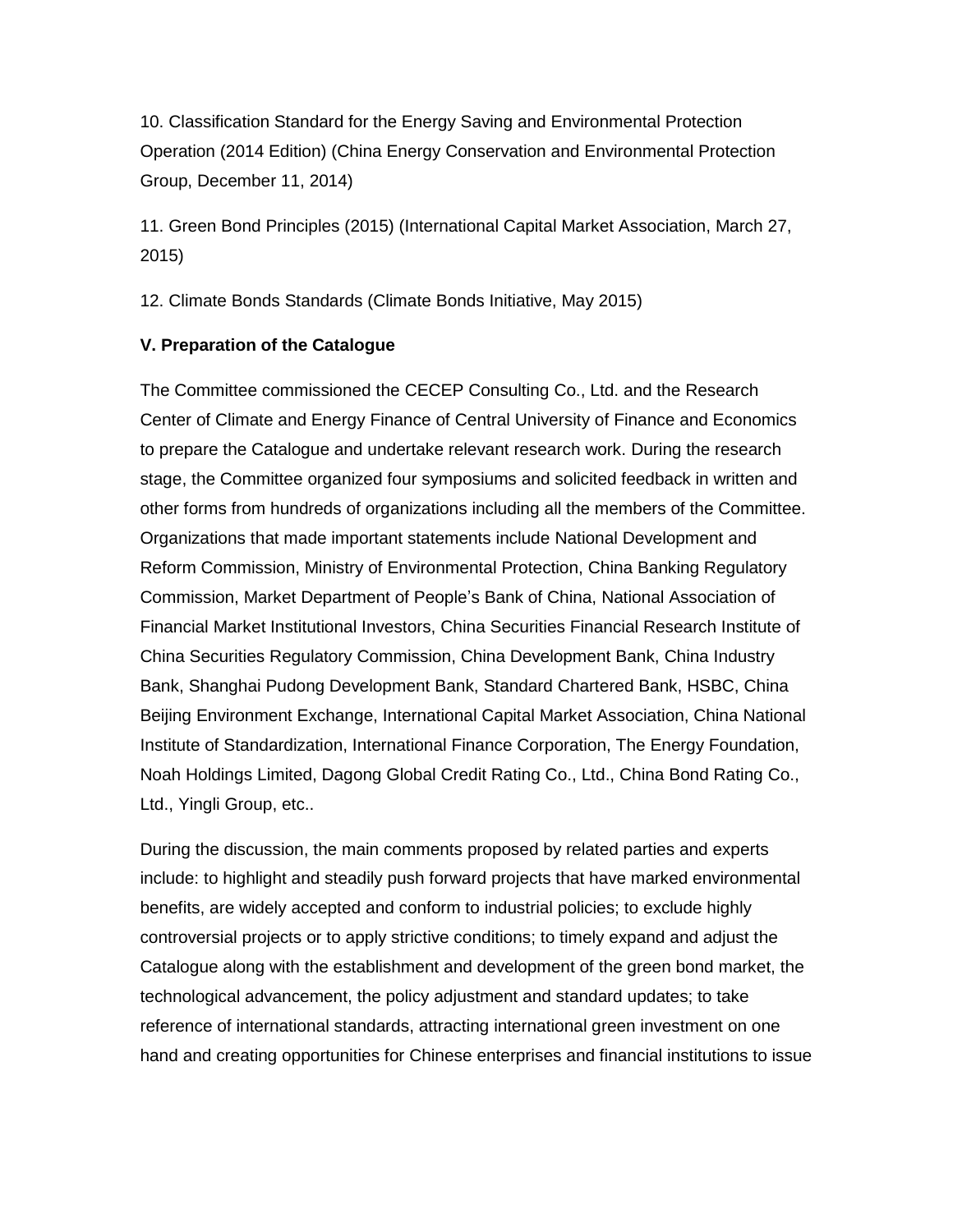green bond overseas on the other hand. Many technical recommendations raised by the relevant parties and experts are also reflected during the Catalogue preparation.

#### **VI. Content of the Catalogue**

The Catalogue takes on projects with marked environmental benefits, and are categorized into 6 categories (Level-1 Category) and 31 sub-categories (Level-2 Category), with detailed explanations and defining criteria. Given the fact that the indirect green benefits of equipment/ product manufacturing will be achieved through project construction and operation, and that the evaluation program is complex and imprecise, it is tentatively agreed upon that in the initial stage of green market development, the environmental benefits would be measured mainly from the construction and operation.

The Catalogue includes the following 6 categories. i. Energy Saving: through constructing high efficiency facilities and conducting energy-saving improvement, to reduce energy/ water/ raw material consumption per unit product or service, lower pollutants and GHG (e.g., $CO<sub>2</sub>$ ) emissions generated from resource consumption, and achieve resource conservation, GHG emission reduction and pollutant alleviation. ii. Pollution Prevention and Control: through constructing facilities for desulfurization, denitrificaiton, dust removal and sewage treatment, as well as other forms of integrated environmental treatment, to reduce pollutant discharge, control environmental pollution, protect, restore and improve environment. iii. Resource Conservation and Recycling: through the exploitation and reuse of tailings and associated mines, reuse of industrial and agricultural waste, recycling and remanufacturing of waste metals and non-metallic, to improve resource utilization, save resources and minimize environmental damages. iv. Clean Transportation: through the construction of railway, urban rail transit and clean fuel production units, and promotion of new energy vehicles, to reduce GHG emission and pollutant discharge intensity, achieving energy conservation and emission reduction. v. Clean Energy: substituting fossil energy consumption with renewable energy such as solar energy, wind energy, hydropower, geothermal energy, ocean energy, to reduce pollutants and  $CO<sub>2</sub>$  emitted from the exploitation, production and consumption of fossil fuels; through the utilization of low carbon energy such as natural gas, to minimize pollutant discharge and GHG emission reduction. vi. Ecological Protection and Climate Change Adaption: through comprehensive treatment of soil erosion, ecological restoration, disaster prevention and control, and natural reserve construction, to improve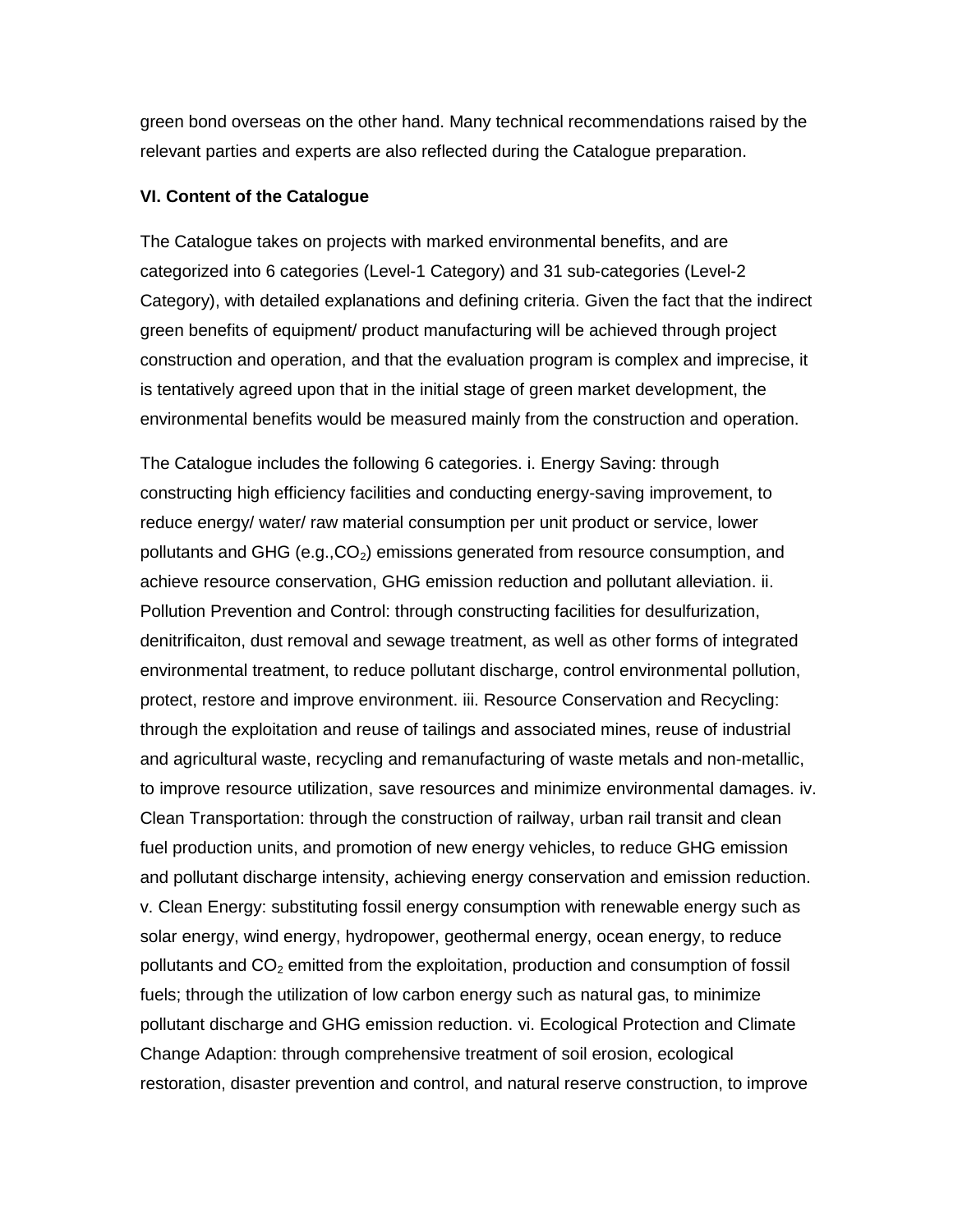the ecological environment quality, strengthen disaster prevention ability, and enhance biodiversity conservation, etc.; through afforestation, forest tending and conservation, eco-agriculture, animal husbandry and fishery, and strengthened infrastructure construction, to mitigate or adapt climate change and reduce the adverse effects of climate change on social and economic development.

Green Finance Committee of China Society of Finance and Banking

XX XX, 2015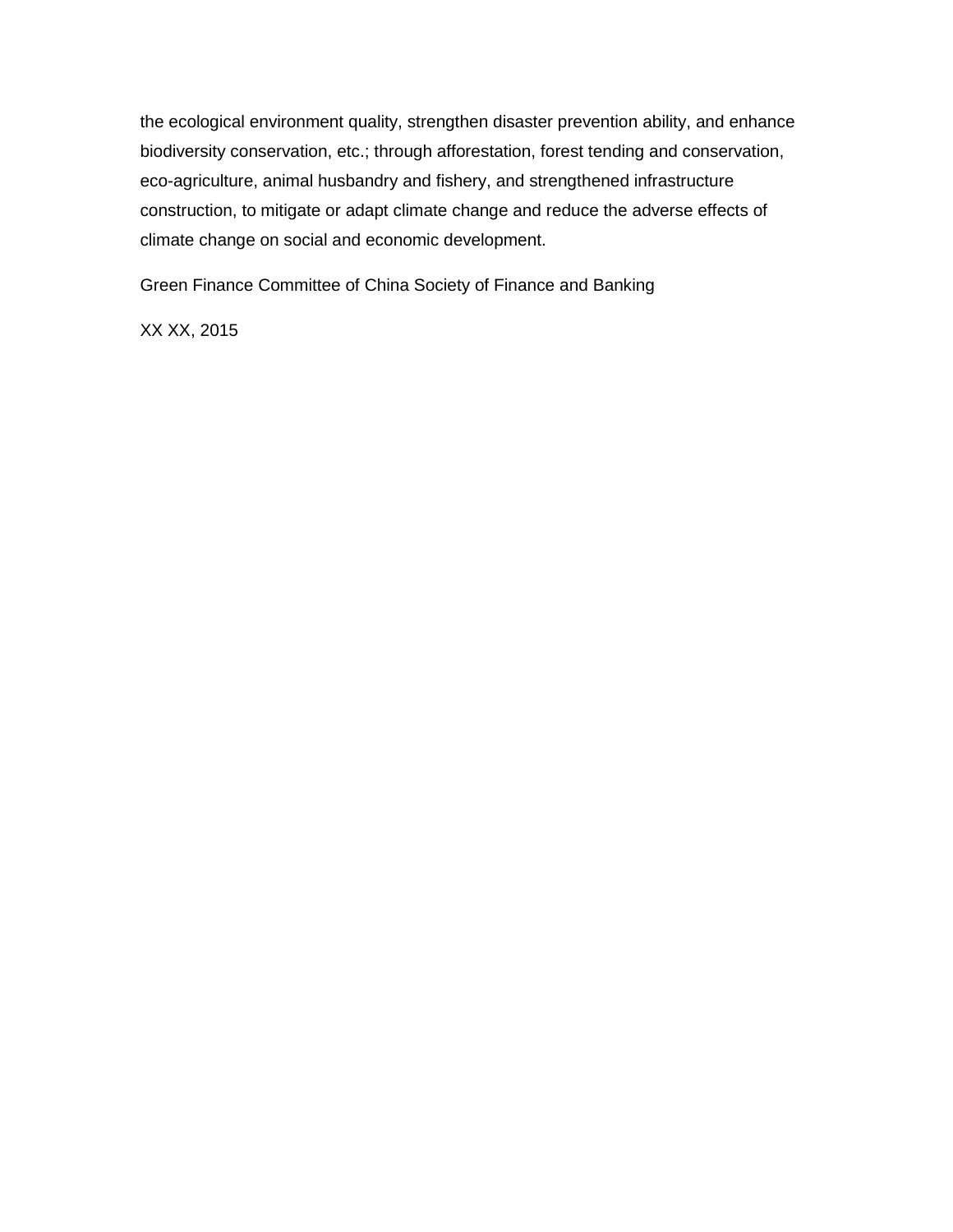| Level-I Category | Level-II Category               | Level-III Category                                     | Specification/ defining<br>criteria                                                                                                                                                                                                                                                                                                                                                                                                                                                                                                                                                                                                                                                                                        | <b>National Industries</b><br><b>Classification Code</b> | <b>Notes</b>                                                                                                                                                                                                                                                                                                                                                                                                                                                                   |
|------------------|---------------------------------|--------------------------------------------------------|----------------------------------------------------------------------------------------------------------------------------------------------------------------------------------------------------------------------------------------------------------------------------------------------------------------------------------------------------------------------------------------------------------------------------------------------------------------------------------------------------------------------------------------------------------------------------------------------------------------------------------------------------------------------------------------------------------------------------|----------------------------------------------------------|--------------------------------------------------------------------------------------------------------------------------------------------------------------------------------------------------------------------------------------------------------------------------------------------------------------------------------------------------------------------------------------------------------------------------------------------------------------------------------|
| 1 Energy Saving  | 1.1.Industrial Energy<br>Saving | 1.1.1 Device/Facility<br>Construction and<br>Operation | 1. For the industries with<br>a national standard of<br>energy consumption<br>allowance for unit<br>product, energy<br>consumption of the<br>device/facility (except<br>coal-fired power<br>generation) or the<br>process<br>$\le$ The reference value in<br>the national standard of<br>energy consumption<br>allowance for unit<br>product.<br>2. For coal-fired<br>generator units: Ultra<br>supercritical or<br>supercritical CHP<br>generator units with a<br>capacity of no less than<br>300MW; back pressure<br>heating units without a<br>capacity limit.<br>3. For projects adopting<br>special technology with<br>high efficiency and low<br>consumption, for<br>instance, the ultra-high<br>voltage (UHV) grid: | E-Construction-48<br>Civil Engineering<br>Construction   | The reference value<br>of energy<br>consumption<br>allowance for unit<br>product (process):<br>should refer to the<br>national standard of<br>energy consumption<br>allowance in each<br>industry, or National<br>Guidance for<br><b>Industrial Energy</b><br>Consumption<br>(2014), Chapter 4,<br>Energy<br>Consumption for<br>Product and<br>Process in Key<br>Industries, Table 4.<br>Energy<br>Consumption for<br><b>Main Product and</b><br>Process in Key<br>Industries. |

# **Green Bond Endorsed Project Catalogue (2015 Edition)**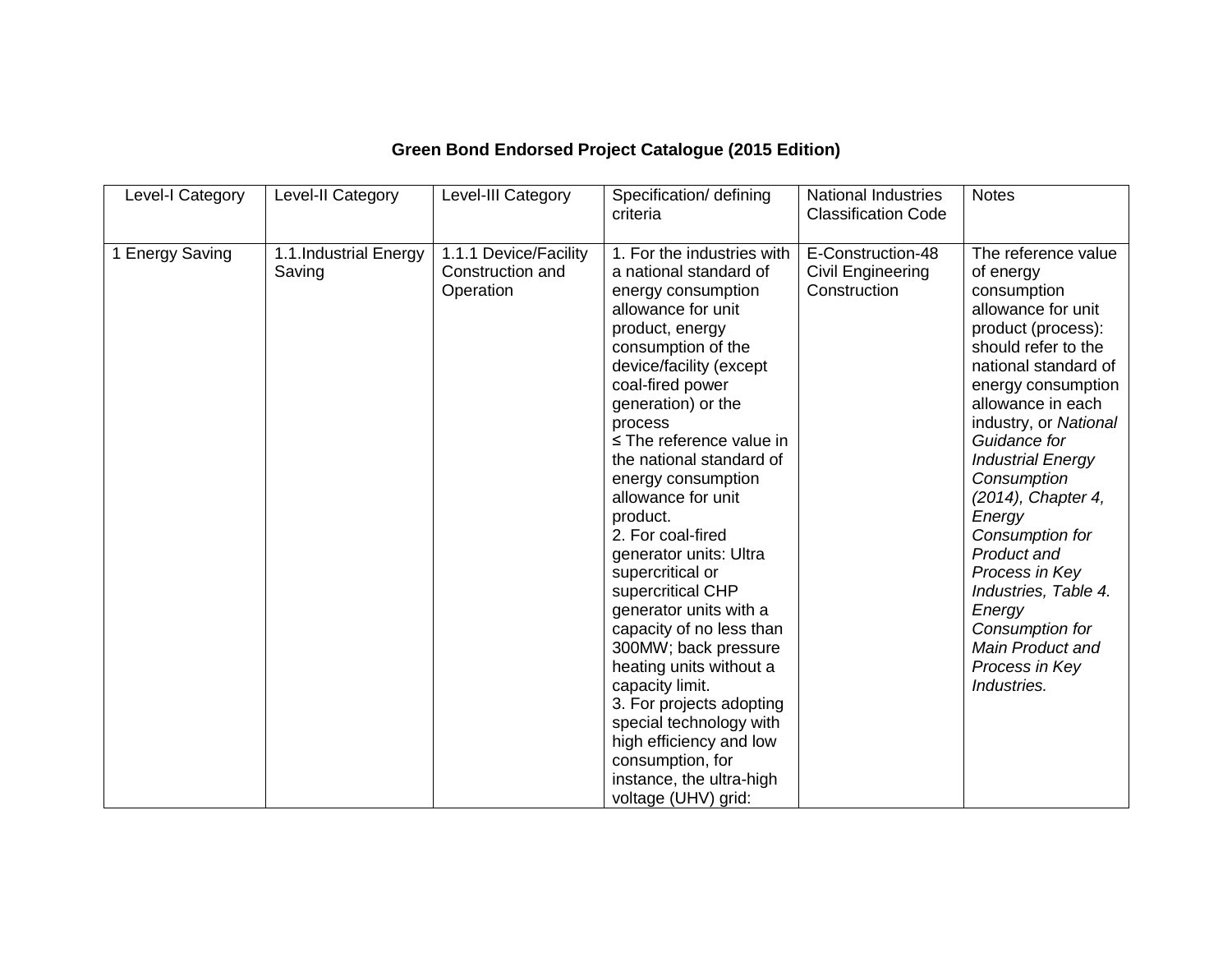|                                                  | identified according to<br>the special technology<br>directly;<br>4. For biomass and low<br>heat value (LHV) fuel<br>power generation<br>projects: identified<br>according to the<br>property of biomass and<br>LHV fuel.<br>5. For high energy<br>efficiency application<br>projects, for instance,<br>LED lighting : identified<br>according to the<br>technology of<br>application.        |                                                                                                                                                     |                                                                                                                                                                                                  |
|--------------------------------------------------|-----------------------------------------------------------------------------------------------------------------------------------------------------------------------------------------------------------------------------------------------------------------------------------------------------------------------------------------------------------------------------------------------|-----------------------------------------------------------------------------------------------------------------------------------------------------|--------------------------------------------------------------------------------------------------------------------------------------------------------------------------------------------------|
| 1.1.2 Energy-saving<br>Technology<br>Improvement | Renovation projects<br>adopting the energy<br>saving technology listed<br>in the Catalogue for<br>Promoting the National<br>Key Energy-saving<br>Technology (2014,<br>Energy-saving part);<br>Renovation projects of<br>centralized heating<br>complying with policies<br>of "developing large<br>capacity units and<br>suppressing small<br>ones", and "equivalent<br>capacity replacement". | E Construction-48<br>Civil Engineering<br>Construction -4840<br><b>Mining Engineering</b><br>Construction or-49<br>Construction and<br>Installation | For projects with<br>existing national<br>standard of energy<br>savings<br>measurement and<br>verification, the<br>energy saving effect<br>should be evaluated<br>according to the<br>standards. |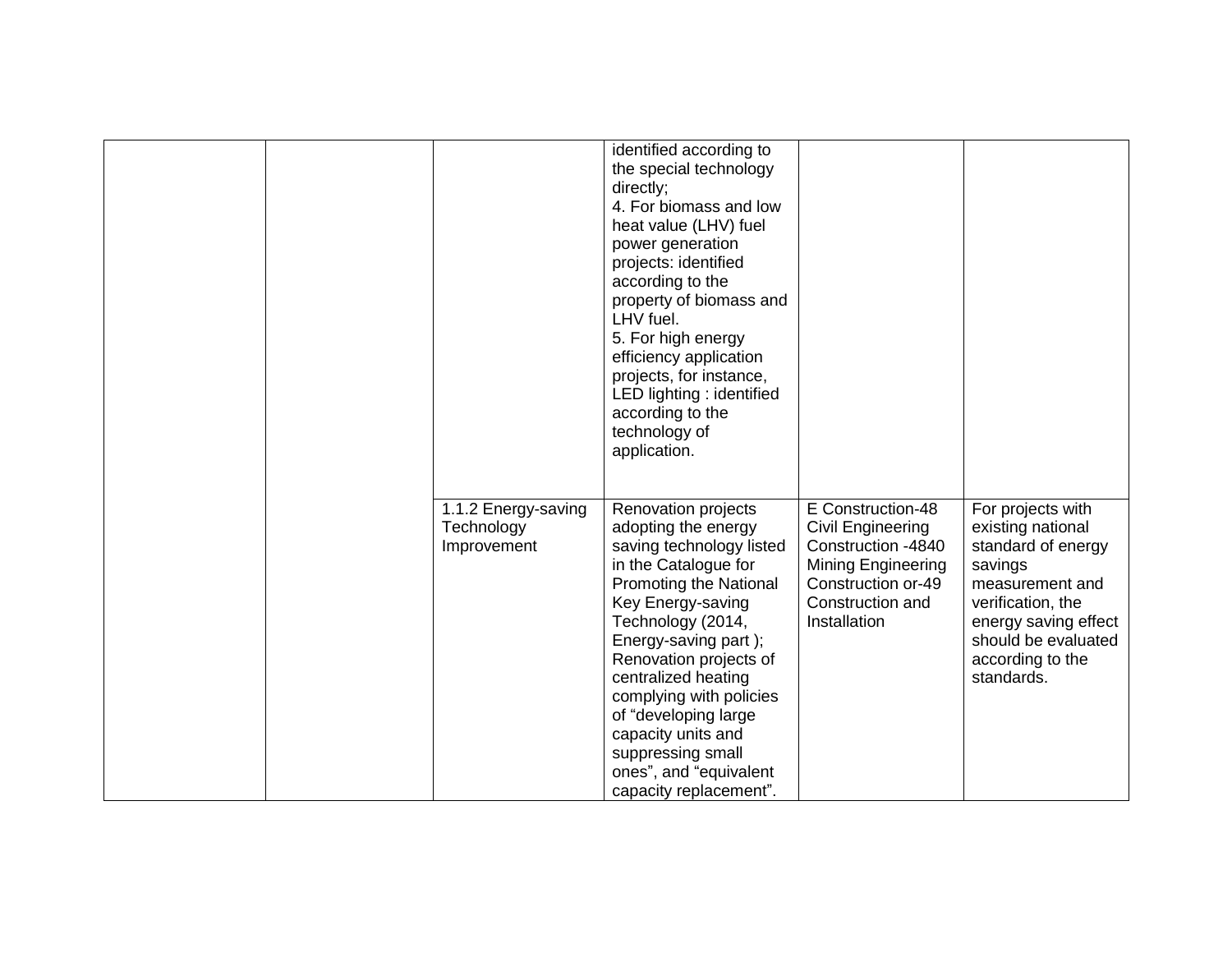|                                    |                                            | Energy-saving<br>renovation project in<br>industrial, transportation<br>and communication<br>area.<br>The renovated<br>device/facility/equipment<br>should meet at least<br>one of the following<br>conditions:<br>1. The energy<br>consumption of the<br>device/facility or the<br>$process \leq the reference$<br>value of energy<br>consumption allowance<br>for unit product in<br>national standards.<br>2. the energy-saving<br>efficiency of the<br>renovated<br>device/facility/equipment<br>$\geq$ the average energy-<br>saving<br>efficiency/capability of<br>energy-saving<br>applications in the<br>industry/area |                                               |  |
|------------------------------------|--------------------------------------------|--------------------------------------------------------------------------------------------------------------------------------------------------------------------------------------------------------------------------------------------------------------------------------------------------------------------------------------------------------------------------------------------------------------------------------------------------------------------------------------------------------------------------------------------------------------------------------------------------------------------------------|-----------------------------------------------|--|
| 1.2 Sustainable<br><b>Building</b> | 1.2.1 Newly-built<br><b>Green Building</b> | The Newly-built<br>buildings should meet<br>following standards:<br>1. Newly-built industrial<br>buildings: no less than                                                                                                                                                                                                                                                                                                                                                                                                                                                                                                       | E Construction -47<br>Housing<br>Construction |  |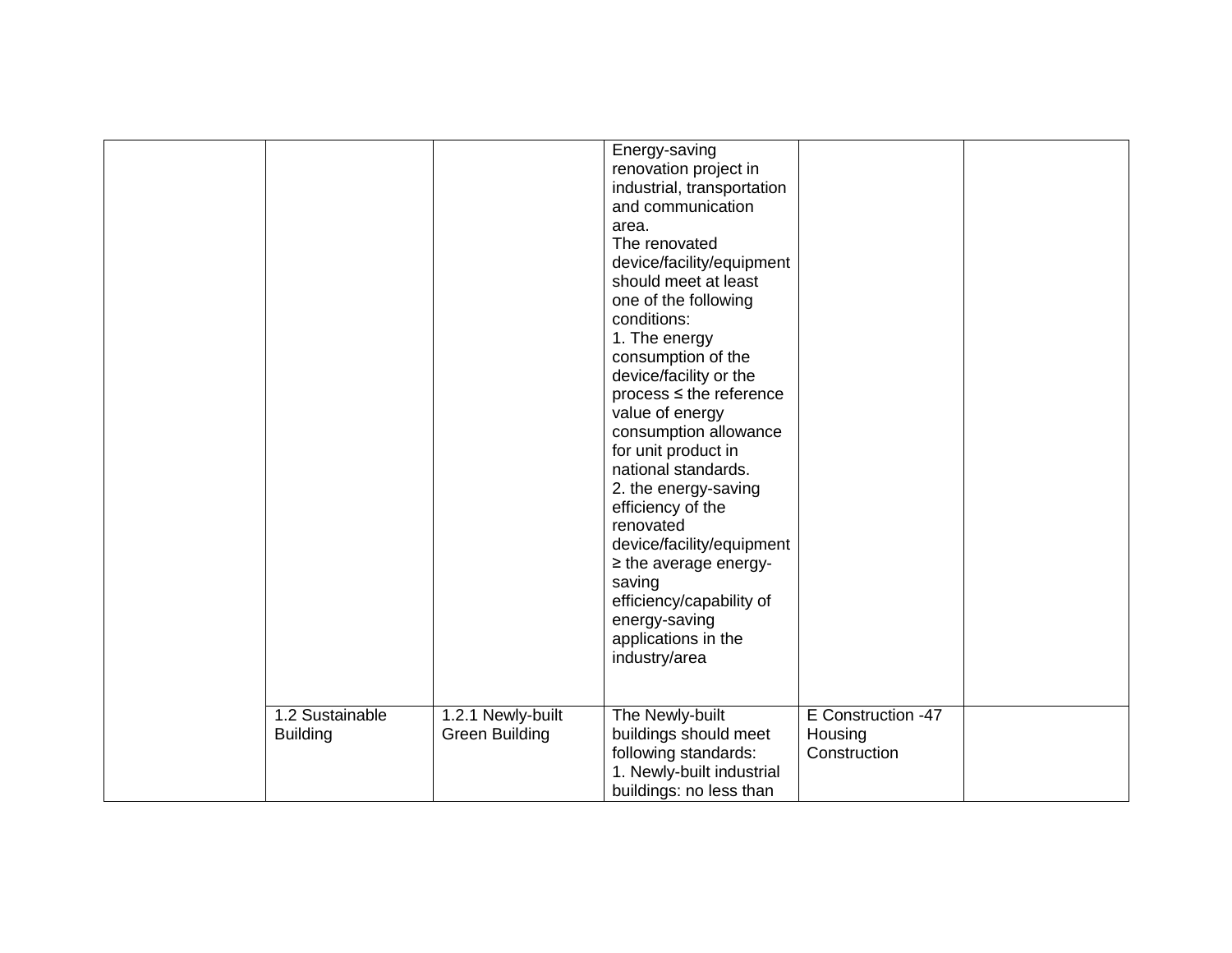|                                 |                                                                                 | two-star of the<br><b>Evaluation Standard for</b><br>Green Industrial<br>Building (GB/T50878-<br>2013)<br>2. Newly-built resident<br>and public buildings:<br>No less than two-star of<br>the Evaluation Standard<br>for Green Building<br>(GB/T50378-2006). |                                                                                                                                                                                                           |                                                                                                                                                              |
|---------------------------------|---------------------------------------------------------------------------------|--------------------------------------------------------------------------------------------------------------------------------------------------------------------------------------------------------------------------------------------------------------|-----------------------------------------------------------------------------------------------------------------------------------------------------------------------------------------------------------|--------------------------------------------------------------------------------------------------------------------------------------------------------------|
|                                 | 1.2.2 Energy Saving<br>Technology<br>Improvement on<br><b>Existing Building</b> | The energy saving<br>building renovation<br>project includes but not<br>limited to: energy saving<br>renovation on building<br>envelope, heat supply<br>system, heating and<br>cooling system, lighting,<br>hot water supply facility.                       | E Construction -49<br>Construction and<br>Installation; -50<br>architectural<br>ornament and<br>others                                                                                                    |                                                                                                                                                              |
| 1.3 Energy<br>Management Center | 1.3.1 Facility<br>Construction and<br>Operation                                 | An integrated energy<br>management system<br>which saves energy<br>systematically, by using<br>automation and<br>information technology<br>and centralized<br>management, to<br>implement centralized<br>flat monitoring and<br>digital management to        | I Information<br>transmission,<br>software and<br>information<br>technology services<br>-65 Software and<br>information<br>technology services<br>-6510 Software<br>development and -<br>6520 Information | The project<br>construction should<br>be comply with the<br>Construction<br>Requirements of<br><b>Energy Control</b><br>Center for Industrial<br>Enterprises |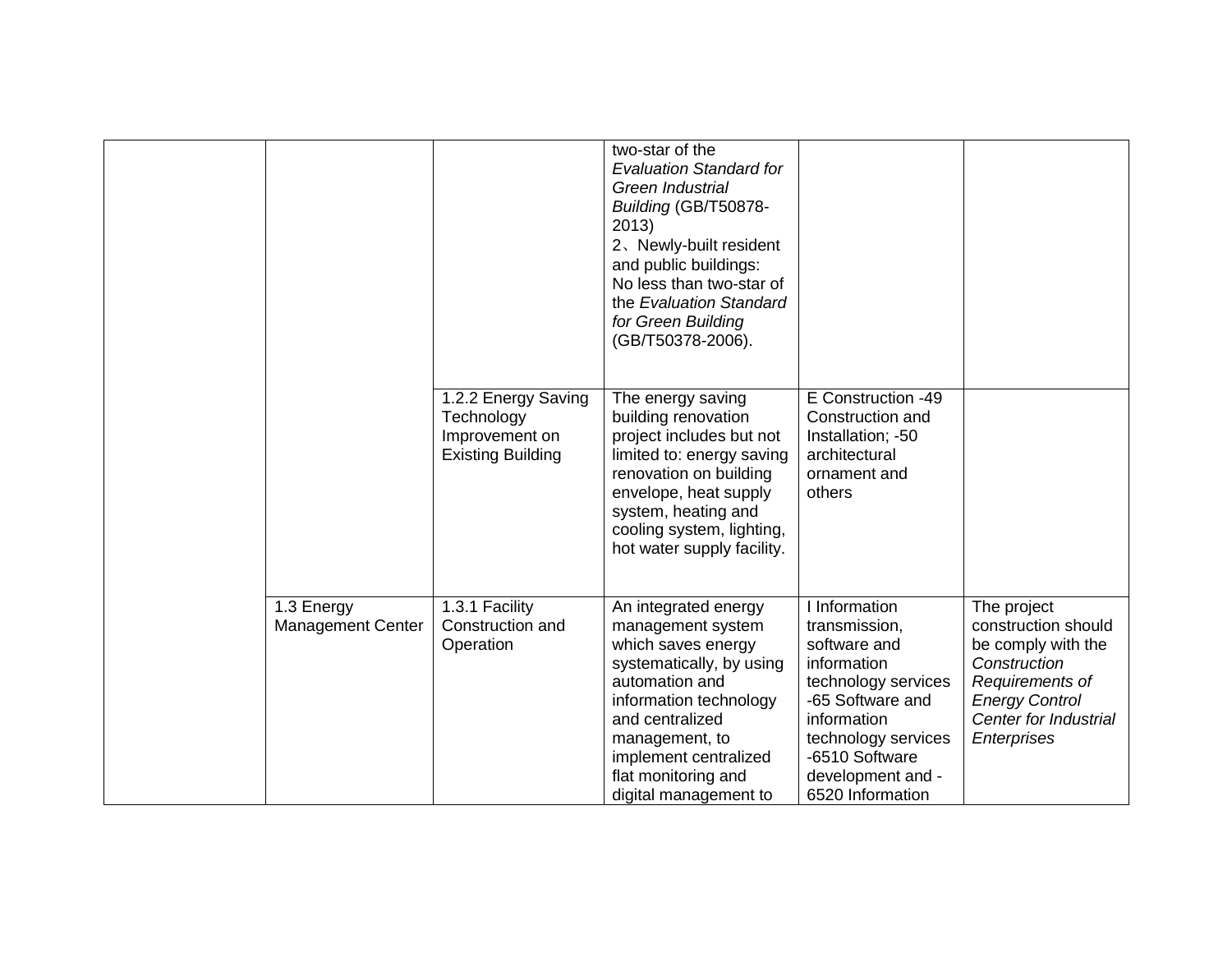|                                                                                                  |                                | each process of<br>production, distribution<br>and consumption in<br>corporate energy<br>system, and improve<br>and optimize the<br>balance of energy.<br>Including the purchase<br>and installation of<br>hardware facility, as well<br>as the development and<br>application of supporting<br>software.                                                                                                                                                                                                 | system integration<br>service                                                                                                                                                              |                                                                                                                                                                                                         |
|--------------------------------------------------------------------------------------------------|--------------------------------|-----------------------------------------------------------------------------------------------------------------------------------------------------------------------------------------------------------------------------------------------------------------------------------------------------------------------------------------------------------------------------------------------------------------------------------------------------------------------------------------------------------|--------------------------------------------------------------------------------------------------------------------------------------------------------------------------------------------|---------------------------------------------------------------------------------------------------------------------------------------------------------------------------------------------------------|
| 1.4 Urban and<br>Rural Infrastructure<br>Construction with<br><b>Energy Saving</b><br>Efficiency | 1.4.1 Facility<br>Construction | Include but not limited<br>to:<br>1. Urban underground<br>pipeline corridor project;<br>2. Construction and<br>renovation projects of<br>adjusting the<br>underground pipeline<br>layout, route and buried<br>depth, according to the<br>situation of urban<br>waterlogging and heat-<br>island effect;<br>3. Construction and<br>renovation projects of<br>adjusting the district<br>heating and water<br>supply dispatching, as<br>well as improving the<br>pipeline standard of<br>heat insulation and | E Construction -48<br>Civil Engineering<br>Construction -4819<br>Other road, tunnel<br>and bridge<br>engineering<br>construction;<br>-485 Wiring and<br>piping engineering<br>construction | Reference: the<br><b>State Council</b><br><b>Office's Guidance</b><br>on Promoting the<br>Construction of<br><b>Integrated Urban</b><br>Underground<br>Pipeline Corridor<br>(Document No.<br>[2015] 61] |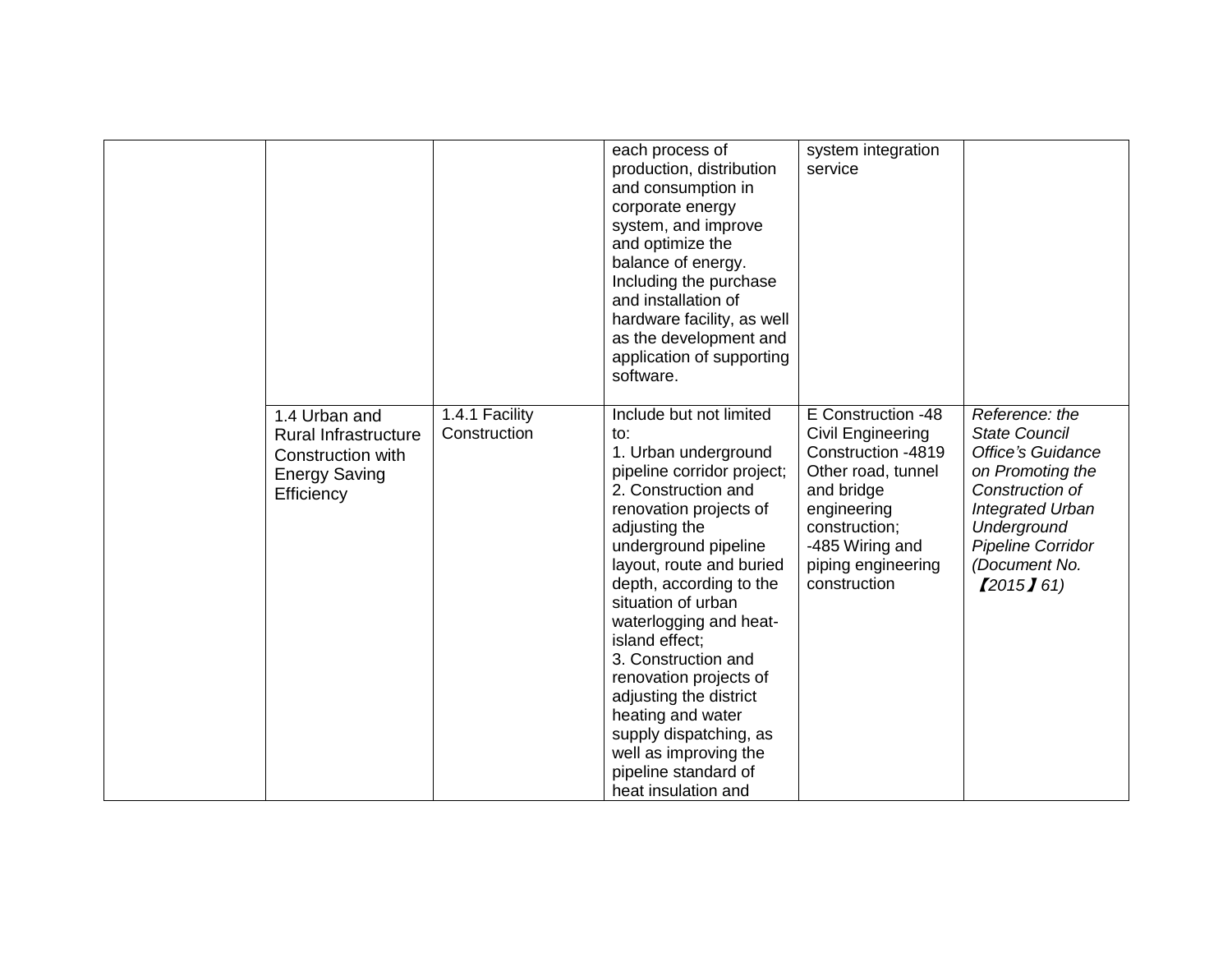|                                          |                                                 |                                                 | moisture resistance,<br>according to the change<br>of temperature.                                                                                                                                                                                                                                                                                                                                                                                                                                       |                                                                                                                                                                                                                                                                                                                                        |                                                                                                                                                                                                                                                                                                              |
|------------------------------------------|-------------------------------------------------|-------------------------------------------------|----------------------------------------------------------------------------------------------------------------------------------------------------------------------------------------------------------------------------------------------------------------------------------------------------------------------------------------------------------------------------------------------------------------------------------------------------------------------------------------------------------|----------------------------------------------------------------------------------------------------------------------------------------------------------------------------------------------------------------------------------------------------------------------------------------------------------------------------------------|--------------------------------------------------------------------------------------------------------------------------------------------------------------------------------------------------------------------------------------------------------------------------------------------------------------|
| 2 Pollution<br>Prevention and<br>Control | 2.1 Pollution<br>Prevention and<br>Control      | 2.1.1 Facility<br>Construction and<br>Operation | The construction and<br>operation of waste<br>treatment facility<br>includes but not limited<br>to:<br>Treatment of waste<br>water, sludge in waste<br>water treatment, air<br>pollution, municipal solid<br>waste (MSW) (including<br>hazardous waste and<br>medical waste), waste<br>treatment of integrated<br>governance, treatment<br>facilities and final<br>treatment facilities<br>(including construction)<br>and operation of<br>pipelines, collection,<br>transfer and storage<br>facilities) | D Production and<br>supply of electricity,<br>thermal power, fuel<br>gas and water -46<br>Production and<br>supply of water-<br>4620 Treatment and<br>Reuse of sewage;<br>7340 Marine<br>service; N<br>Management of<br>water, environment<br>and public utilities -<br>77 Ecological<br>protection and<br>environmental<br>governance | Meet national<br>standards for<br>corporates with<br>service of pollution<br>governance facility.<br>The Basel<br>Convention on the<br>Control of<br>Transboundary<br>Movements of<br><b>Hazardous Wastes</b><br>and Their Disposal<br>should be complied<br>with where the waste<br>transfer is applicable. |
|                                          | 2.2 Environmental<br><b>Restoration Project</b> | 2.2.1 Project<br>Implementation                 | The environmental<br>restoration project<br>includes but not limited<br>to:<br>Integrated improvement<br>of the urban polluted<br>water, mine land<br>reclamation and                                                                                                                                                                                                                                                                                                                                    | N Management of<br>water, environment<br>and public utilities -<br>77 Ecological<br>protection and<br>environmental<br>governance                                                                                                                                                                                                      | The Basel<br>Convention on the<br>Control of<br>Transboundary<br>Movements of<br><b>Hazardous Wastes</b><br>and Their Disposal<br>should be complied                                                                                                                                                         |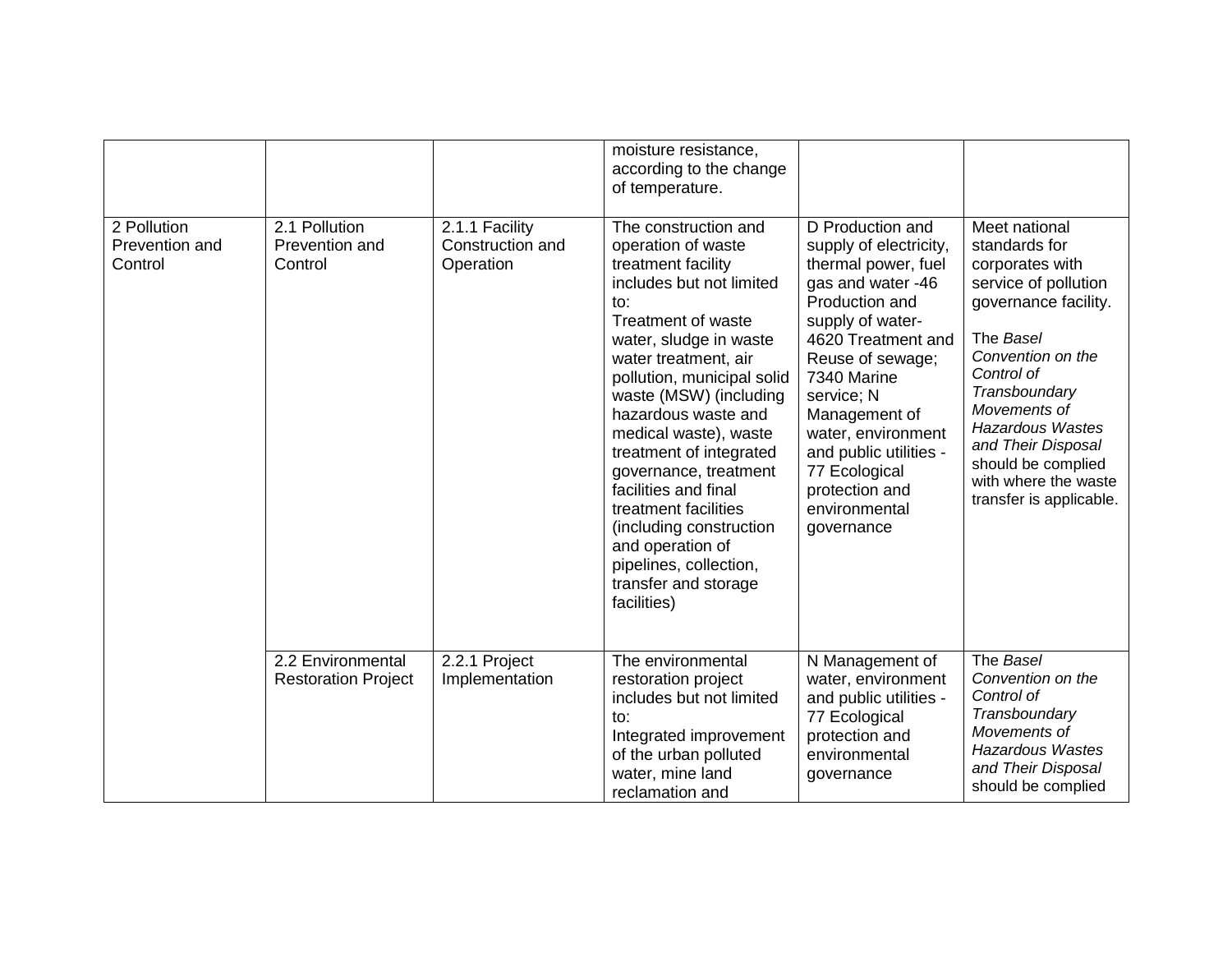|                                             |                                                            |                                                        | ecological restoration,<br>remediation of soil<br>pollution and etc.                                                                                                                                                                                                                             |                                                                                                                                                                                                                                                                                                                                     | with where the waste<br>transfer is applicable.                                                                                                                                                                                                  |
|---------------------------------------------|------------------------------------------------------------|--------------------------------------------------------|--------------------------------------------------------------------------------------------------------------------------------------------------------------------------------------------------------------------------------------------------------------------------------------------------|-------------------------------------------------------------------------------------------------------------------------------------------------------------------------------------------------------------------------------------------------------------------------------------------------------------------------------------|--------------------------------------------------------------------------------------------------------------------------------------------------------------------------------------------------------------------------------------------------|
|                                             | 2.3 Clean Utilization<br>of Coal                           | 2.3.1 Device/Facility<br>Construction and<br>Operation | Device/Facility<br>construction and<br>operation projects<br>conducting coal<br>washing and<br>processing, using coal<br>by quality and<br>classification, adopting<br>technologies easy for<br>pollution treatment to<br>replace the traditional<br>use of coal.                                | B Mining-06 Coal<br>mining and<br>washing;<br>E Construction-48<br>Civil Engineering<br>Construction -4840<br><b>Mining Engineering</b><br>Construction;<br>C Manufacturing-25<br>Petroleum refining<br>and coking, nuclear<br>fuel processing -<br>2520 Coking; 33<br>Metal products -<br>3311 Metal<br>structure<br>manufacturing | Only device/facility<br>construction and<br>operation projects<br>complying with the<br>Action Plan of<br>Clean Utilization of<br>Coal (2015-2020),<br>and Opinions on<br><b>Regulating the Coal</b><br><b>Fuel Demonstration</b><br><b>Work</b> |
| 3 Resource<br>Conservation and<br>Recycling | 3.1 Water Saving<br>and Unconventional<br><b>Water Use</b> | 3.1.1 Facility<br>Construction and<br>Operation        | Include but not limited<br>to: transformation of<br>industrial water saving<br>technology, agricultural<br>water saving irrigation,<br>transformation of urban<br>pipeline network for<br>water supply, integrated<br>use of water resource,<br>unconventional water<br>use (including sea water | E-Construction-48<br>Civil Engineering<br>Construction;<br>D Production and<br>supply of electricity,<br>thermal power, fuel<br>gas and water -46<br>Production and<br>supply of water-<br>4690<br>Other treatment,                                                                                                                 | To optimize the<br>allocation of water<br>resource, the<br>project should<br>benefit climate<br>change adaption.                                                                                                                                 |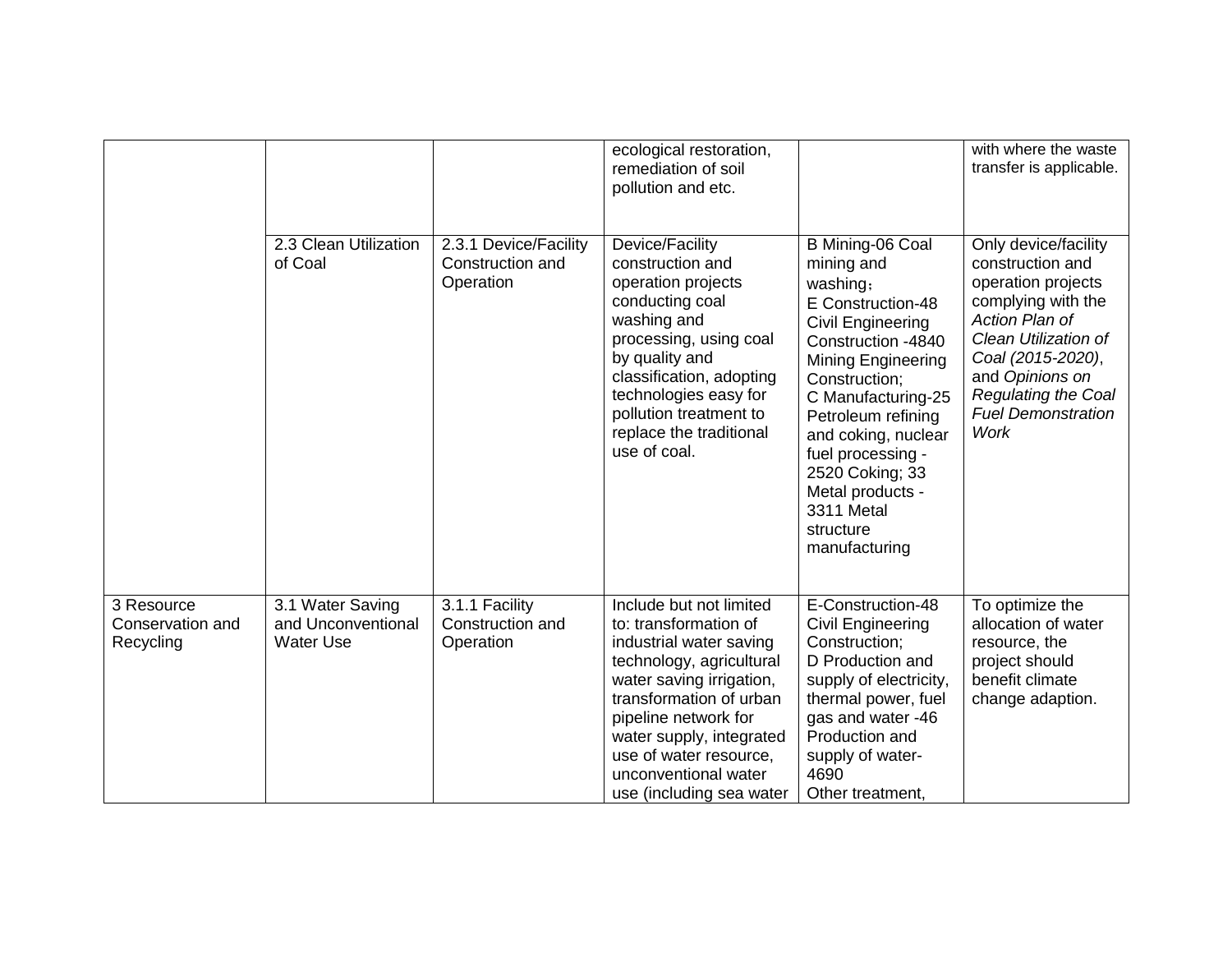|                                                                                                 |                                                        | desalination, treatment<br>and reuse of brackish<br>water, recycling water,<br>mine water), and the<br>supporting facility<br>construction and<br>operation of sponge<br>city.                                      | use and distribution<br>of water:<br>N Management of<br>water, environment<br>and public utilities -<br>76 Management of<br>water conservancy-<br>7620 Management<br>of water resource; -<br>7630 Collection and<br>distribution of<br>natural water                     |                                                                                                                                                        |
|-------------------------------------------------------------------------------------------------|--------------------------------------------------------|---------------------------------------------------------------------------------------------------------------------------------------------------------------------------------------------------------------------|--------------------------------------------------------------------------------------------------------------------------------------------------------------------------------------------------------------------------------------------------------------------------|--------------------------------------------------------------------------------------------------------------------------------------------------------|
| 3.2 Redevelopment<br>and Integrated<br><b>Utilization of Tailings</b><br>and Associated<br>Mine | 3.2.1 Device/Facility<br>Construction and<br>Operation | Specific to the<br>redevelopment of<br>tailings and associated<br>mine with a purpose of<br>resource efficiency<br>improvement,<br>development of<br>geothermal power,<br>reinjection and<br>integrated utilization | B Mining-06 Coal<br>mining and<br>washing;<br>-07 Oil and gas<br>exploitation;<br>-08 Ferrous metals<br>mining and<br>dressing;<br>-09 Non-ferrous<br>metals mining and<br>dressing;<br>-10 Nonmetal<br>minerals mining and<br>dressing;<br>-12 Other mining<br>industry | Not include the<br>thermal power plant<br>and mineral water<br>manufacturer taking<br>advantage of the<br>geothermal<br>resource and water<br>resource |
| 3.3 Recycling and<br>Utilization of<br><b>Industrial Solid</b>                                  | 3.3.1 Device/Facility<br>Construction and<br>Operation | Specific to collection<br>and resourcelization of<br>industrial solid waste,                                                                                                                                        | B Mining-06 Coal<br>mining and<br>washing;                                                                                                                                                                                                                               | Meet national<br>standards for<br>corporates with                                                                                                      |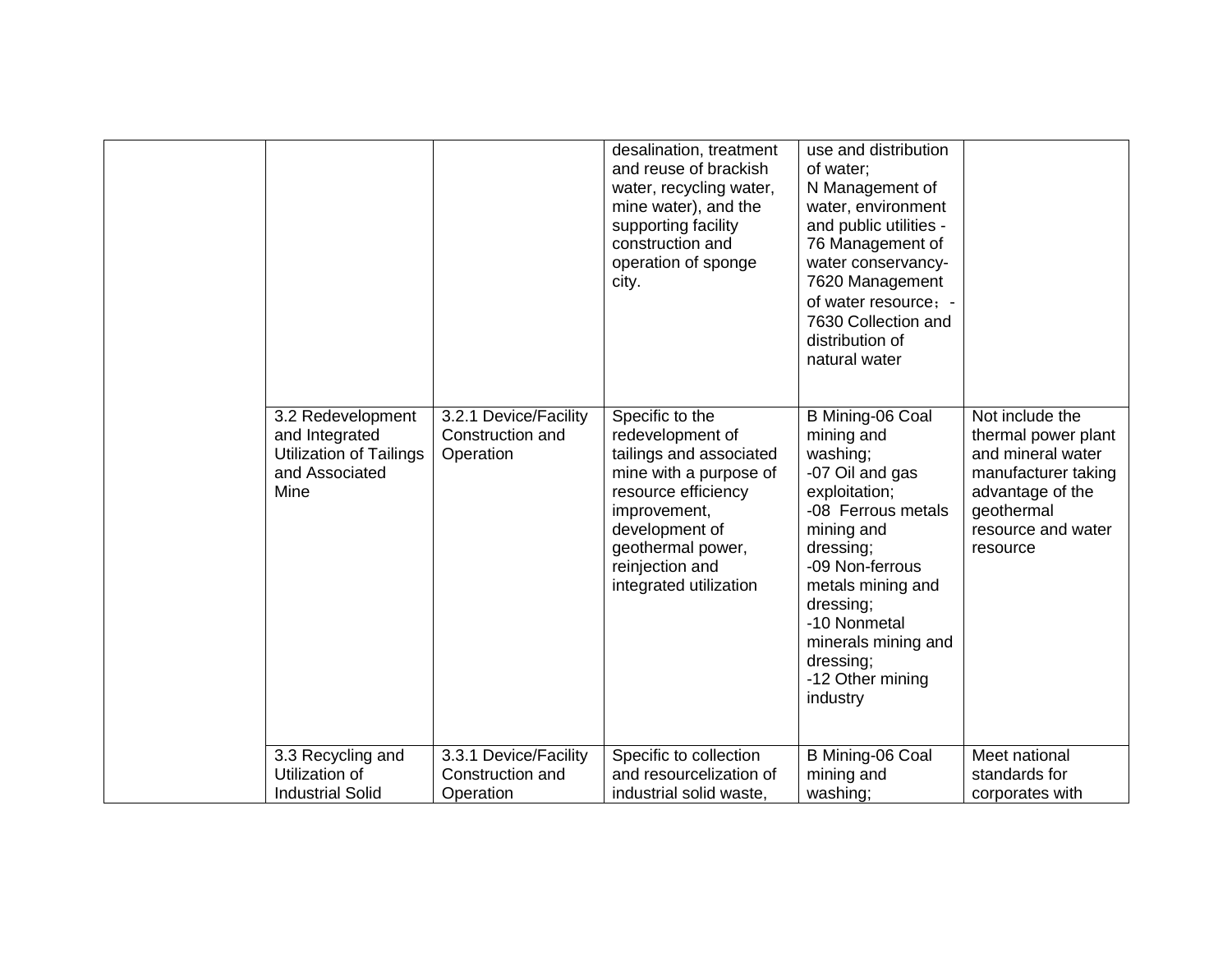| Wastes, Exhaust   | exhaust gas, and | C Manufacuring-14      | service of pollution |
|-------------------|------------------|------------------------|----------------------|
| Gas, and Effluent | effluent.        | Food                   | governance facility. |
|                   |                  | manufacturing-146      |                      |
|                   |                  | Manufacturing of       |                      |
|                   |                  | condiment and          |                      |
|                   |                  | fermented products;    |                      |
|                   |                  | -17 Textile;           |                      |
|                   |                  | -19 Leather, fur,      |                      |
|                   |                  | feather and its        |                      |
|                   |                  | products;              |                      |
|                   |                  | shoemaking             |                      |
|                   |                  | industry               |                      |
|                   |                  | -22 Paper making       |                      |
|                   |                  | and paper products;    |                      |
|                   |                  | -25 Petroleum          |                      |
|                   |                  | refining and coking,   |                      |
|                   |                  | nuclear fuel           |                      |
|                   |                  | processing;            |                      |
|                   |                  | -29 Rubber and         |                      |
|                   |                  | plastic products;      |                      |
|                   |                  | -30 Nonmetal           |                      |
|                   |                  | mineral products       |                      |
|                   |                  | D Production and       |                      |
|                   |                  | supply of electricity, |                      |
|                   |                  | thermal power, fuel    |                      |
|                   |                  | gas and water-4411     |                      |
|                   |                  | Thermal power          |                      |
|                   |                  | generation;            |                      |
|                   |                  | C Manufacturing-31     |                      |
|                   |                  | Ferrous metal          |                      |
|                   |                  | smelting and rolling;  |                      |
|                   |                  | -32 Non-ferrous        |                      |
|                   |                  | metal smelting and     |                      |
|                   |                  | rolling;               |                      |
|                   |                  | -33 Metal products-    |                      |
|                   |                  |                        |                      |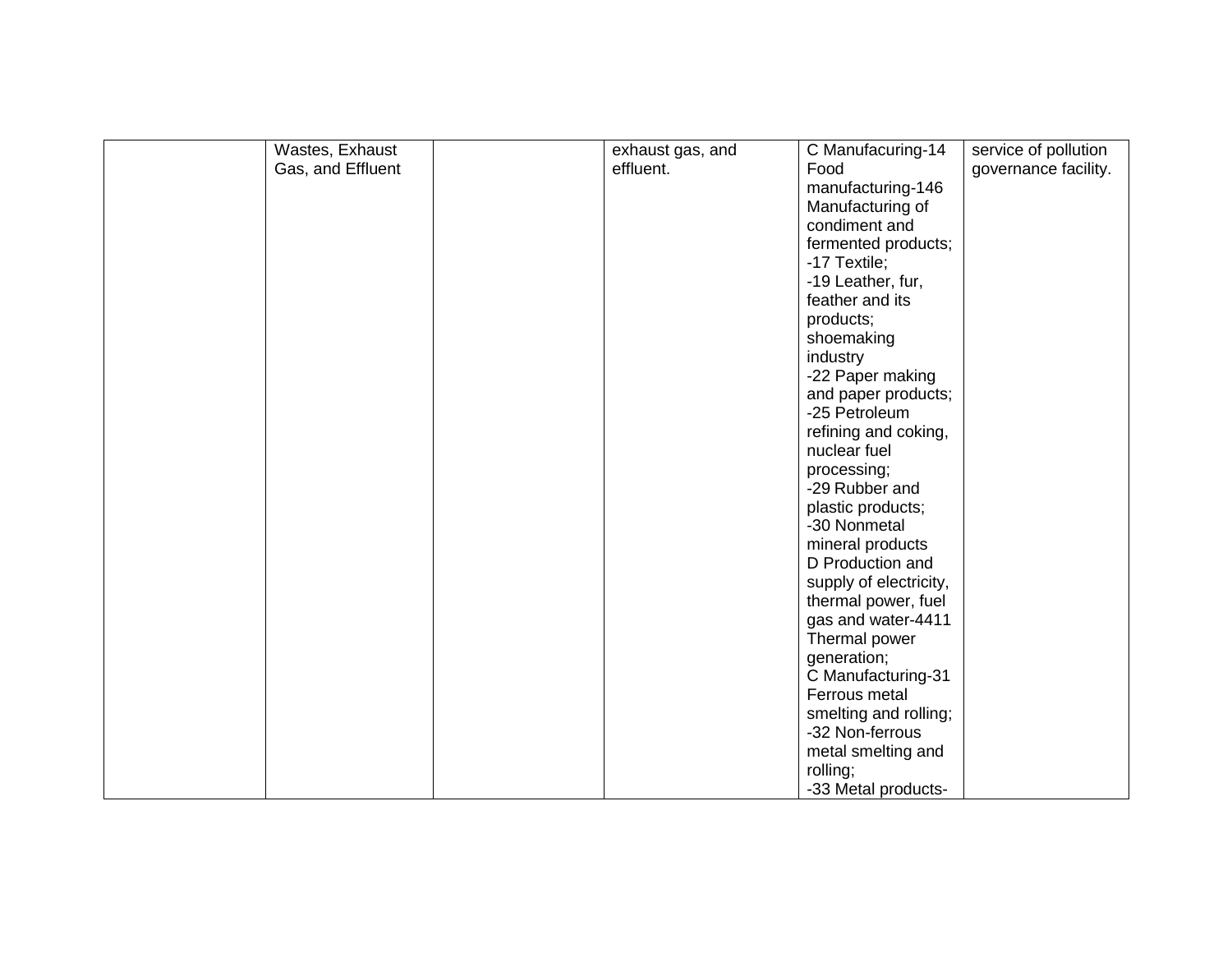|                                                                             |                                                                                                       |                                                                                                                                                                                                                                                                                                                                                                                                             | 3360 Metal surface<br>treatment and heat<br>treatment<br>processing |  |
|-----------------------------------------------------------------------------|-------------------------------------------------------------------------------------------------------|-------------------------------------------------------------------------------------------------------------------------------------------------------------------------------------------------------------------------------------------------------------------------------------------------------------------------------------------------------------------------------------------------------------|---------------------------------------------------------------------|--|
| 3.4 Recycling,<br>Processing and<br>Utilization of<br>Renewable<br>Resource | 3.4.1 Facility<br>Construction and<br>Operation of<br>Recycling, Sorting<br>and Dismantling<br>System | Specific to the<br>construction and<br>operation of waste<br>collection system for<br>metal and non-metal<br>production and<br>processing in industrial<br>area; construction and<br>operation of recycling,<br>sorting and dismantling<br>system for "city<br>minerals" resource, for<br>instance, scrap car,<br>scrap electronics, waste<br>plastics, waste steel,<br>waste non-ferrous metal<br>and etc. | C Manufacturing-42<br>Integrated use of<br>wasted resource          |  |
|                                                                             | 3.4.2 Processing<br>Device/Facility<br>Construction and<br>Operation                                  | Specific to the<br>construction and<br>operation of waste<br>processing and reuse<br>system for metal and<br>non-metal production<br>and processing in<br>industrial area;<br>construction and<br>operation of processing                                                                                                                                                                                   | C Manufacturing-42<br>Integrated use of<br>wasted resource          |  |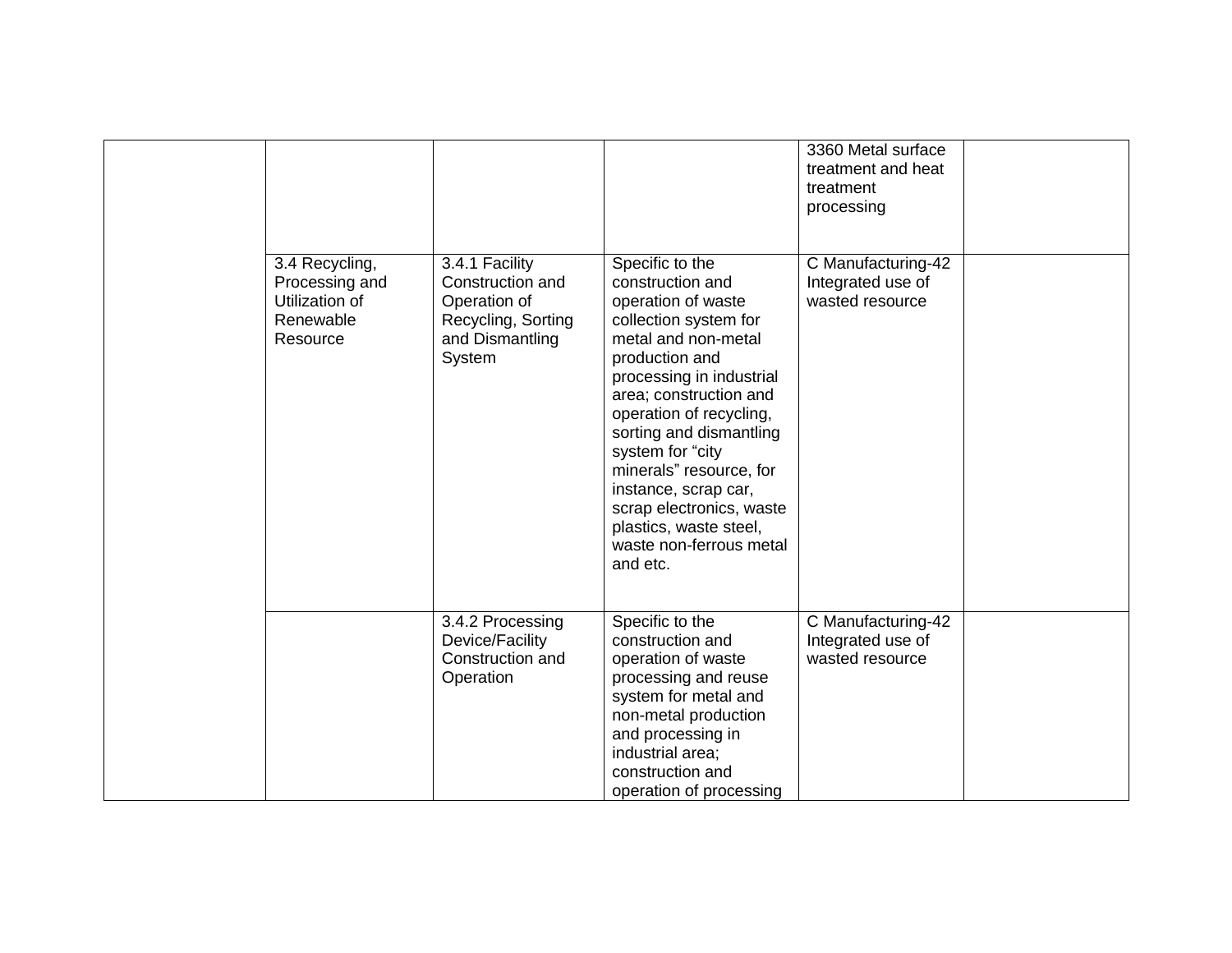|                                                                |                                                        | and reuse system for<br>"city minerals" resource,<br>for instance, scrap car,<br>scrap electronics, waste<br>plastics, waste steel,<br>waste non-ferrous metal<br>and etc.                                                                                                                                                               |                                                                                                                                                                                                                                                                                                   |  |
|----------------------------------------------------------------|--------------------------------------------------------|------------------------------------------------------------------------------------------------------------------------------------------------------------------------------------------------------------------------------------------------------------------------------------------------------------------------------------------|---------------------------------------------------------------------------------------------------------------------------------------------------------------------------------------------------------------------------------------------------------------------------------------------------|--|
| 3.5<br>Remanufacturing of<br>Electromechanical<br>Products     | 3.5.1 Device/Facility<br>Construction and<br>Operation | Specific to construction<br>and operation of<br>remanufacturing<br>device/facility for<br>electromechanical<br>products, for instance,<br>auto parts, engineering<br>machines, and machine<br>tools.                                                                                                                                     | C Manufacturing-38<br>Automobile<br>manufacturing-3660<br>Auto parts<br>manufacturing;<br>-34 General<br>equipment<br>manufacturing;<br>-33 Metal products                                                                                                                                        |  |
| 3.6 Recycling and<br>Utilization of<br><b>Biomass Resource</b> | 3.6.1 Device/Facility<br>Construction and<br>Operation | Specific to construction<br>and operation of<br>resourcelization<br>device/facility for<br>biomass waste, like<br>straw, forest waste, and<br>household waste. This<br>includes but not limited<br>to:<br>Production<br>device/facility for non-<br>grain liquid biomass<br>fuel, power generation<br>and heating<br>device/facility for | N Management of<br>water, environment<br>and public utilities-<br>78 Management<br>public utilities-7820<br>Management of<br>environmental<br>sanitation;<br>A Agriculture,<br>forestry, husbandry<br>and fishery-05<br>Agriculture,<br>forestry, husbandry<br>and fishery<br>services-0519 Other |  |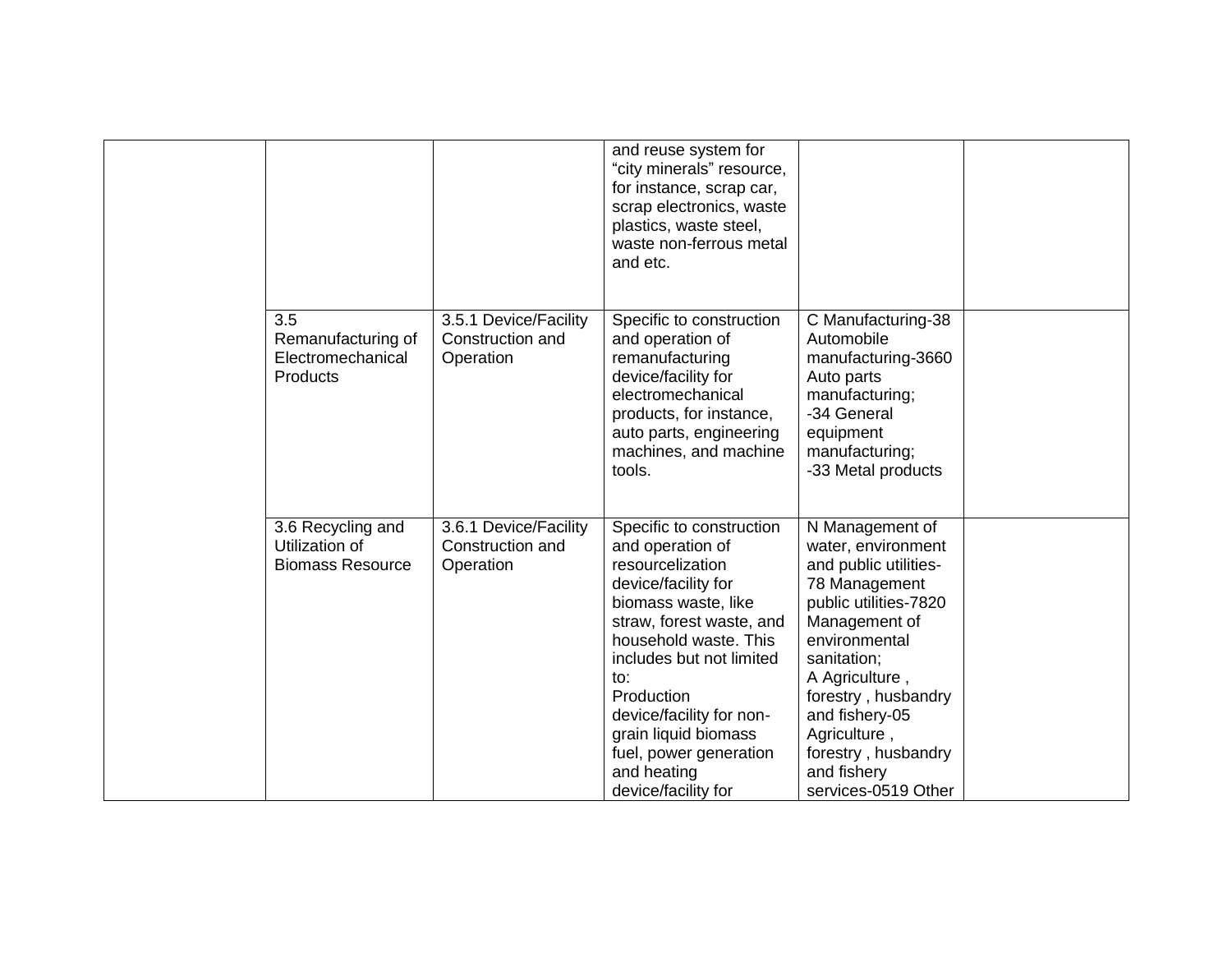|                           |                                  |                                                 | agricultural and forest<br>biomass, production<br>device/facility for biogas,<br>resourcelization<br>device/facility for<br>household waste.                                                     | agriculture services;<br>-0529 Other forestry<br>services;<br>-0530 Husbandry<br>services;<br>D Production and<br>supply of electricity,<br>thermal power, fuel<br>gas and water-44<br>Production and<br>supply of electricity<br>and thermal power-<br>4419 Other<br>electricity<br>production |  |
|---------------------------|----------------------------------|-------------------------------------------------|--------------------------------------------------------------------------------------------------------------------------------------------------------------------------------------------------|-------------------------------------------------------------------------------------------------------------------------------------------------------------------------------------------------------------------------------------------------------------------------------------------------|--|
| 4 Clean<br>Transportation | 4.1 Railway<br>Transportation    | 4.1.1 Facility<br>Construction and<br>Operation | Specific to the<br>construction and<br>operation (including<br>technical transformation<br>and upgrading) of<br>railway lines and<br>terminals, and special<br>supply station and<br>substation. | E Construction-48<br>Civil engineering<br>construction-481<br>Engineering<br>construction of<br>railway, road, tunnel<br>and bridge -4811<br>Railway engineering<br>construction and<br>G Transportation,<br>warehousing and<br>postal industry-53<br>Railway<br>transportation                 |  |
|                           | 4.2 Urban Rail<br><b>Transit</b> | 4.2.1 Facility<br>Construction and              | Specific to the<br>construction and                                                                                                                                                              | E Construction-48<br>Civil engineering                                                                                                                                                                                                                                                          |  |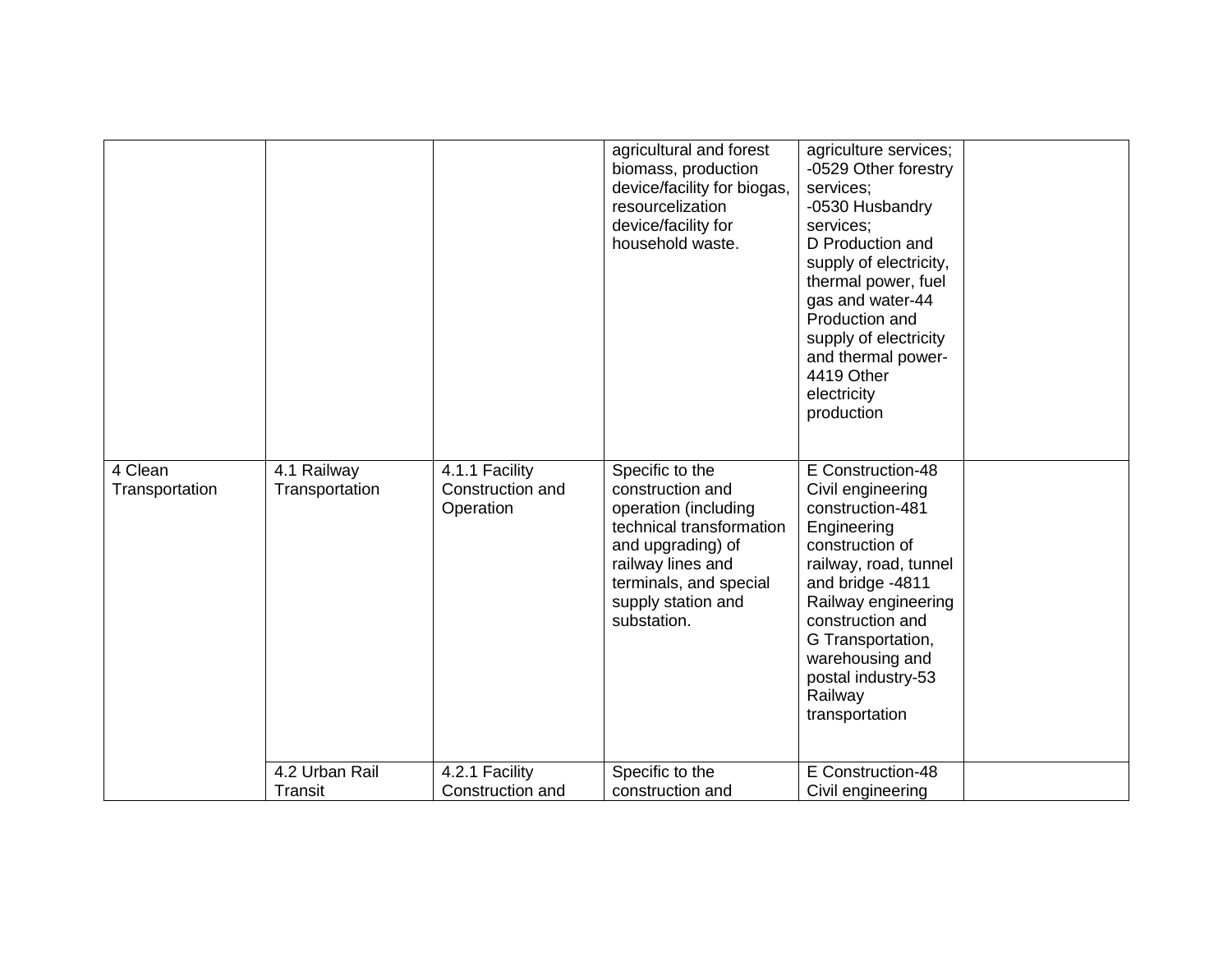|                                                 | Operation                                       | operation of rail transit,<br>including urban<br>underground and light<br>rail.                                                                                     | construction-481<br>Engineering<br>construction of<br>railway, road, tunnel<br>and bridge -4811<br>Railway engineering<br>construction and<br>4819 Other<br>engineering<br>construction of road,<br>tunnel and bridge<br>G Transportation,<br>warehousing and<br>postal industry -54<br>Road<br>transportation-5412<br>Urban rail transit. |  |
|-------------------------------------------------|-------------------------------------------------|---------------------------------------------------------------------------------------------------------------------------------------------------------------------|--------------------------------------------------------------------------------------------------------------------------------------------------------------------------------------------------------------------------------------------------------------------------------------------------------------------------------------------|--|
| 4.3 Public Urban<br>and Rural<br>Transportation | 4.3.1 Vehicle<br>Purchase                       | Specific to purchase of<br>public vehicles,<br>including bus and<br>electric bus for<br>passengers.                                                                 | G Transportation,<br>warehousing and<br>postal industry -54<br>Road<br>transportation-5411<br>Electric passenger<br>bus                                                                                                                                                                                                                    |  |
|                                                 | 4.3.2 Facility<br>Construction and<br>Operation | Specific to the<br>construction and<br>operation of stations,<br>BRT lines, and other<br>supporting facilities in<br>public transportation, as<br>well as the lines | G Transportation,<br>warehousing and<br>postal industry -54<br>Road<br>transportation-5411<br>Electric passenger<br>bus                                                                                                                                                                                                                    |  |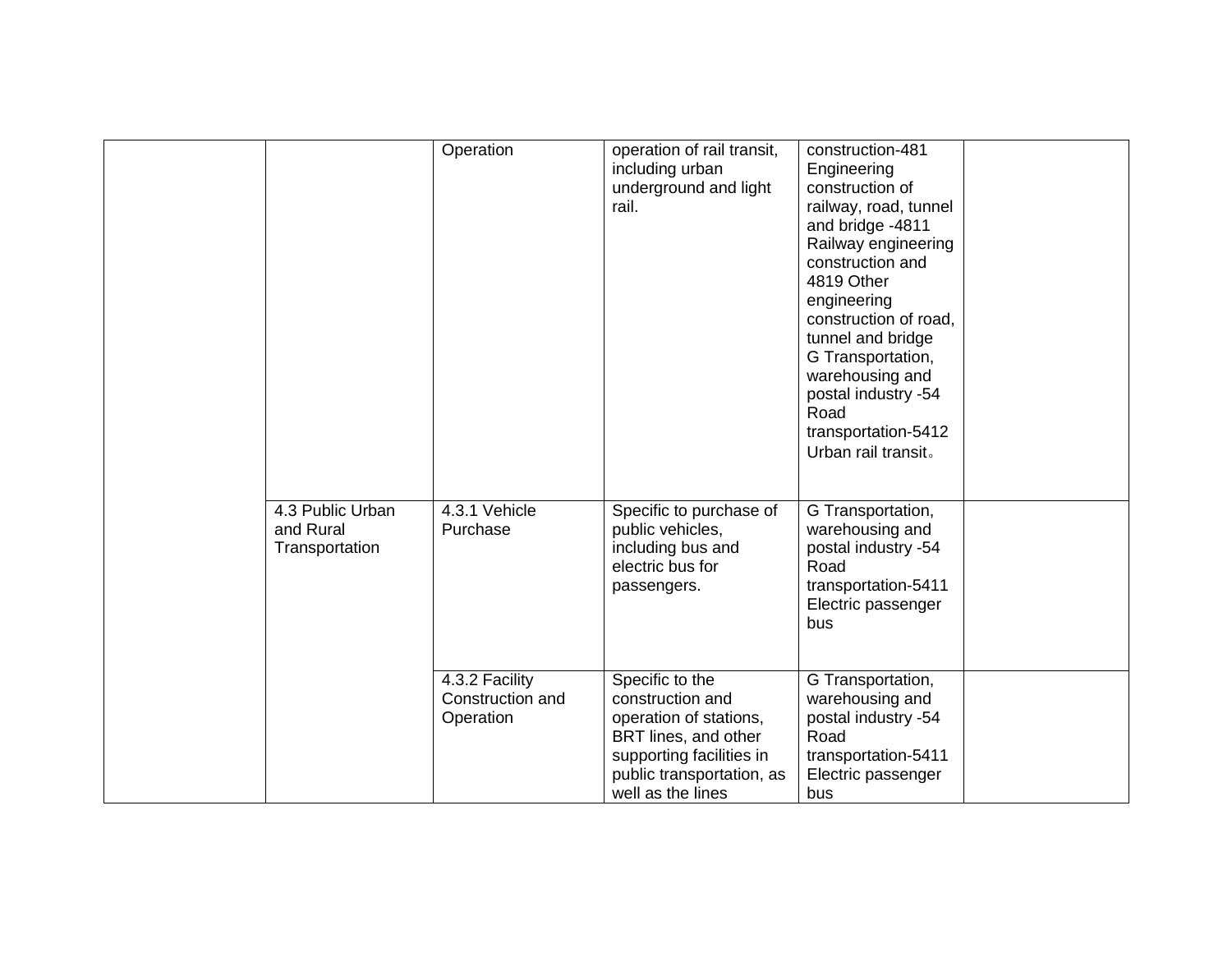|                                |                              | maintenance.                                                                                                                                                                                                                                                  |                                                                                           |                                                                                                                                                                                                                                                                                                                                                                                                                                                                                                                                                                                   |
|--------------------------------|------------------------------|---------------------------------------------------------------------------------------------------------------------------------------------------------------------------------------------------------------------------------------------------------------|-------------------------------------------------------------------------------------------|-----------------------------------------------------------------------------------------------------------------------------------------------------------------------------------------------------------------------------------------------------------------------------------------------------------------------------------------------------------------------------------------------------------------------------------------------------------------------------------------------------------------------------------------------------------------------------------|
| 4.4 Waterway<br>Transportation | 4.4.1 Vessel<br>Purchase     | Specific to the phase-<br>out of old vessels, and<br>purchase of<br>standardized inland-<br>waterway vessels, and<br>vessels transport on<br>costal water and ocean<br>which fully meet the<br>latest international<br>guidance, agreements<br>and standards. | G Transportation,<br>warehousing and<br>postal industry -55<br>Waterway<br>transportation | References:<br>Implementation<br>Plan of Improving<br>Industrial Structure,<br>Promoting Industrial<br>Transformation and<br><b>Upgrading for</b><br>Shipping Industry<br>$(2013 - 2015);$<br>Measurement for<br>Subsidy<br>Management of<br><b>Inland Ship</b><br>Standardization;<br><b>Working Focus on</b><br><b>Energy Saving and</b><br><b>Emission Reduction</b><br>in Transportation<br>Industry 2014;<br>International<br>Convention for the<br>Prevention of<br><b>Pollution From</b><br><b>Ships</b><br>(MARPOL73/78)<br>where the ocean<br>shipping is<br>applicable. |
|                                | 4.4.2 Waterway<br>Regulation | Specific to the high-<br>quality inland waterway<br>dredging projects                                                                                                                                                                                         | E Construction- 48<br>Civil engineering<br>construction-4823                              | References:<br>Implementation<br>Plan of Improving                                                                                                                                                                                                                                                                                                                                                                                                                                                                                                                                |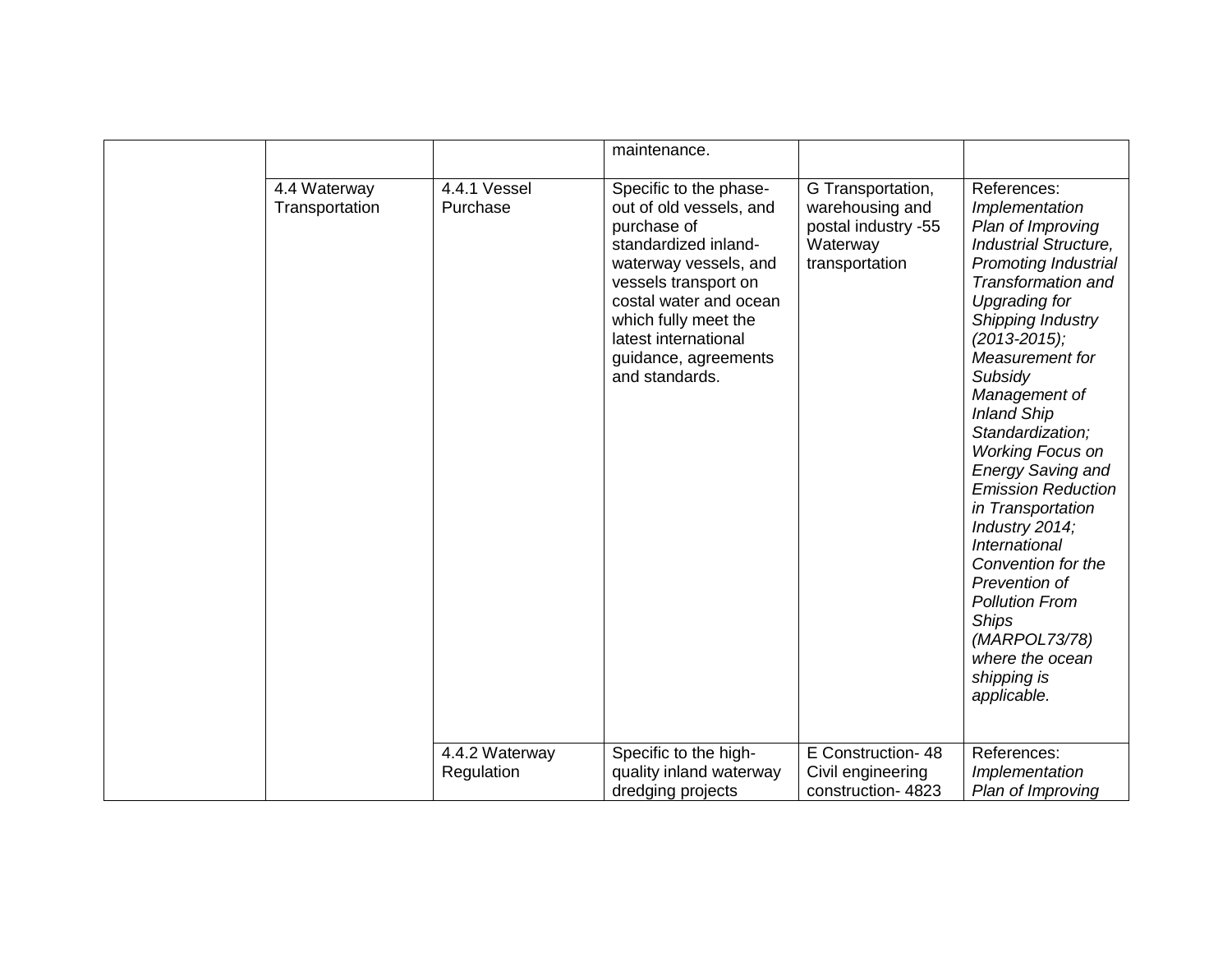|                |                                                        |                                                                                                                                                                                                                                                                                                                                                                                                                                     | engineering<br>construction of port<br>and shipping facility                                                                                                | Industrial Structure,<br><b>Promoting Industrial</b><br>Transformation and<br><b>Upgrading for</b><br>Shipping Industry<br>$(2013 - 2015)$ ;<br><b>Working Focus on</b><br><b>Energy Saving and</b><br><b>Emission Reduction</b><br>in Transportation<br>Industry 2014;<br>International |
|----------------|--------------------------------------------------------|-------------------------------------------------------------------------------------------------------------------------------------------------------------------------------------------------------------------------------------------------------------------------------------------------------------------------------------------------------------------------------------------------------------------------------------|-------------------------------------------------------------------------------------------------------------------------------------------------------------|------------------------------------------------------------------------------------------------------------------------------------------------------------------------------------------------------------------------------------------------------------------------------------------|
| 4.5 Clean Fuel | 4.5.1 Device/Facility<br>Construction and<br>Operation | Specific to the<br>device/facility<br>construction and<br>operation which meets<br>the fuel production<br>requirements of GB V<br>standard gasoline and<br>GB IV standard diesel,<br>or the technical<br>transformation projects<br>on existing fuel<br>production with<br>improved cleanness<br>standards (the GB V<br>standard gasoline and<br><b>GB IV standard diesel</b><br>should be met after the<br>transformation project) | C Manufacturing-35<br>Special equipment<br>manufacturing<br>$-3521$<br>Manufacturing of<br>special equipment<br>for oil refining and<br>chemical production |                                                                                                                                                                                                                                                                                          |
|                | 4.5.2 Manufacturing<br>of Auto Fuel                    | Specific to the fuel<br>products which meet the                                                                                                                                                                                                                                                                                                                                                                                     | C Manufacturing-25<br>Petroleum refining                                                                                                                    |                                                                                                                                                                                                                                                                                          |
|                |                                                        |                                                                                                                                                                                                                                                                                                                                                                                                                                     |                                                                                                                                                             |                                                                                                                                                                                                                                                                                          |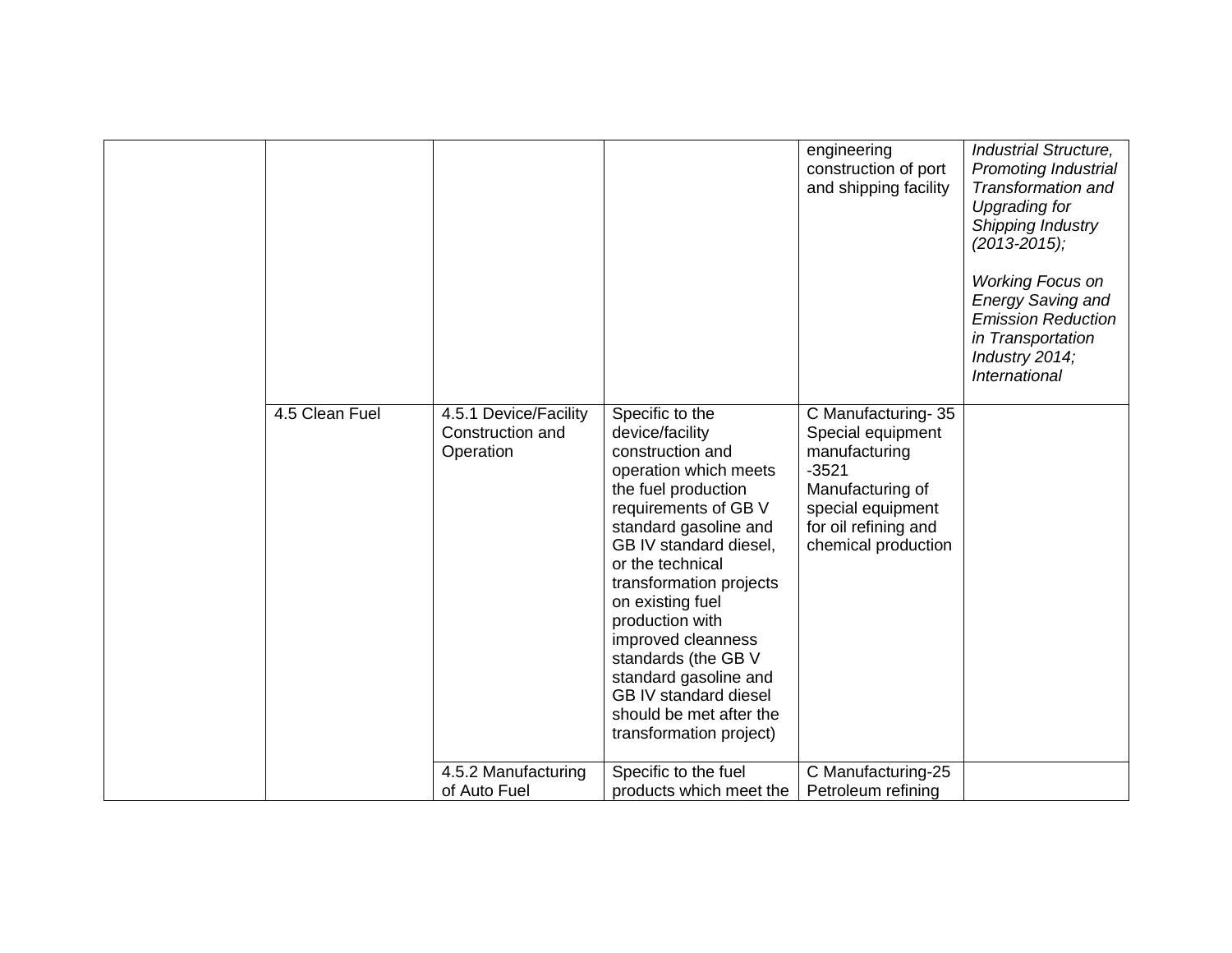|                                                  | Products                                                          | fuel production<br>requirements of GB V<br>standard gasoline and<br>GB IV standard diesel;<br>and production of clean<br>fuel additives, like<br>antiknock and oxidizer.                                                               | and coking, nuclear<br>fuel processing -<br>2511 Crude<br>processing and<br>petroleum product<br>manufacturing                                                                          |                                                                                                                                                                                    |
|--------------------------------------------------|-------------------------------------------------------------------|----------------------------------------------------------------------------------------------------------------------------------------------------------------------------------------------------------------------------------------|-----------------------------------------------------------------------------------------------------------------------------------------------------------------------------------------|------------------------------------------------------------------------------------------------------------------------------------------------------------------------------------|
| 4.6 New Energy<br>Automobile                     | 4.6.1 Parts and<br><b>Whole Car</b><br>Manufacturing              | Specific to whole car<br>manufacturing, including<br>new energy car like<br>electric car, fuel-battery<br>car and natural-gas car;<br>motor manufacturing,<br>energy storing device<br>manufacturing and other<br>parts manufacturing. | C Manufaturing-36<br>Automobile<br>manufacturing; -38<br><b>Electrical machinery</b><br>and equipment<br>manufacturing -381<br>Motor<br>Manufacturing;<br>-384 Battery<br>manufacturing |                                                                                                                                                                                    |
|                                                  | 4.6.2 Supporting<br><b>Facility Construction</b><br>and Operation | Specific to construction<br>and operation of<br>charging and energy<br>supply facility for new<br>energy car.                                                                                                                          | E Construction- 48<br>Civil engineering<br>construction                                                                                                                                 |                                                                                                                                                                                    |
| 4.7 Internet<br>Application on<br>Transportation | 4.7.1 Facility<br>Construction and<br>Operation                   | Specific to hardware<br>and software facility and<br>system that improves<br>the capability and<br>efficiency of<br>transportation and<br>logistics. The facility or<br>system should base on                                          | G Transportation,<br>warehousing and<br>postal industry;<br>I Information<br>transmission,<br>software and<br>information<br>technology services                                        | The Internet ticket<br>booking system for<br>vehicle, ship and<br>flight is not included;<br>Applications mainly<br>based on internet<br>technology like taxi<br>booking software. |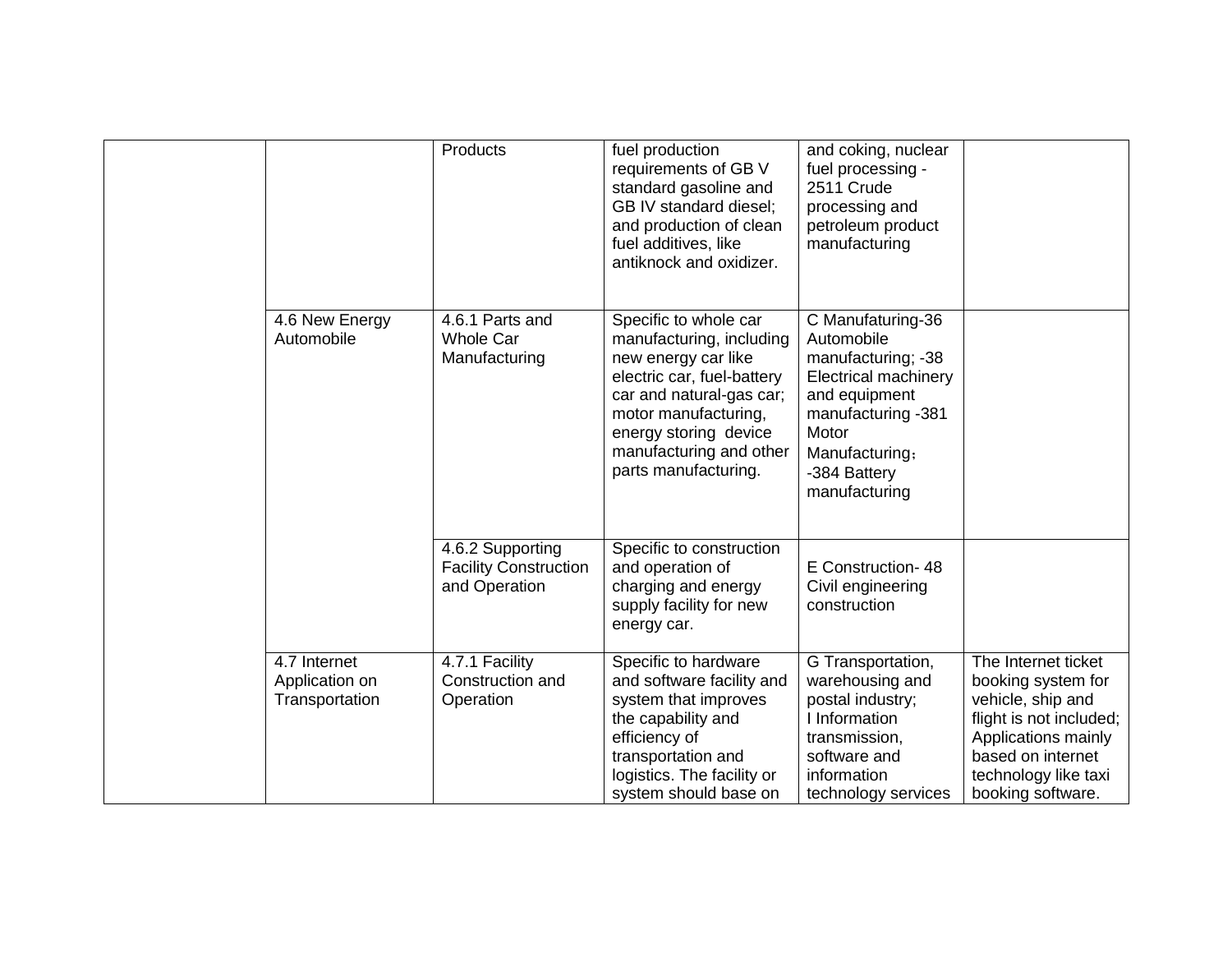|                |                |                | mobile communication<br>terminal,<br>telecommunication base<br>station, GPS, and<br>internet technology,<br>apply the Internet of<br>Things and Big Data, to<br>achieve integrated<br>management of<br>resource with<br>comprehensive<br>information<br>communication and<br>sharing. The service<br>targets directly on<br>logistics and<br>transportation facility.<br>The construction and<br>operation includes:<br>logistics information<br>service platform, smart<br>storage system, smart<br>logistics distribution<br>system, online<br>integrated system of<br>transportation resource<br>(vehicle and ship),<br>transportation |                  |  |
|----------------|----------------|----------------|-------------------------------------------------------------------------------------------------------------------------------------------------------------------------------------------------------------------------------------------------------------------------------------------------------------------------------------------------------------------------------------------------------------------------------------------------------------------------------------------------------------------------------------------------------------------------------------------------------------------------------------------|------------------|--|
|                |                |                |                                                                                                                                                                                                                                                                                                                                                                                                                                                                                                                                                                                                                                           |                  |  |
|                |                |                | management, executive<br>information system,<br>smart monitoring system<br>and etc.                                                                                                                                                                                                                                                                                                                                                                                                                                                                                                                                                       |                  |  |
| 5 Clean Energy | 5.1 Wind Power | 5.1.1 Facility | Specific to construction                                                                                                                                                                                                                                                                                                                                                                                                                                                                                                                                                                                                                  | D Production and |  |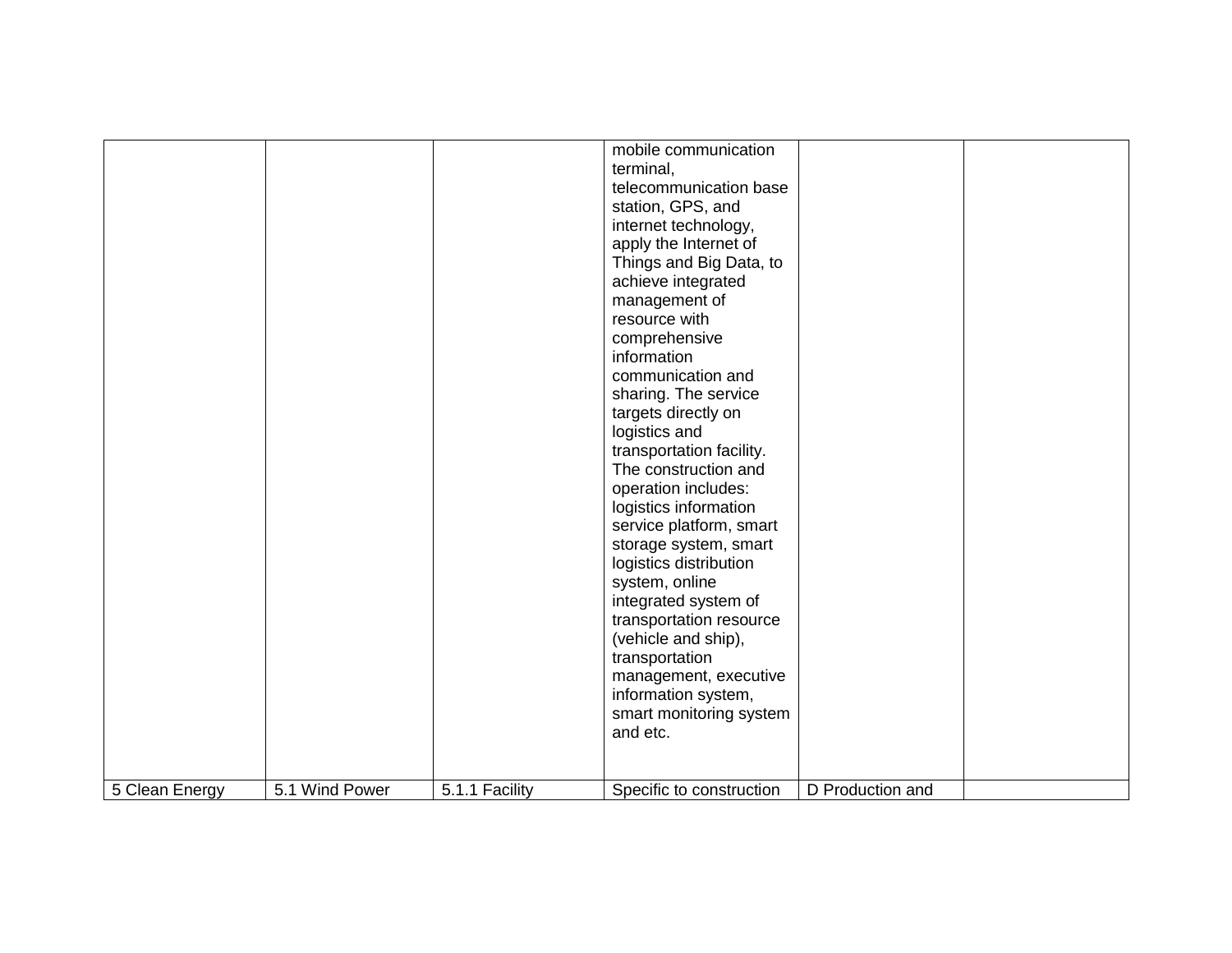| Generation                                                | Construction and<br>Operation                   | and operation of wind<br>farm (including<br>supporting wind power<br>monitoring system, wind<br>power prediction<br>system, integrated<br>control system of wind<br>farm and etc.)                                                                                                                                                                                                                                                                                                                                                                                                      | supply of electricity,<br>thermal power, fuel<br>gas and water-44<br>Production and<br>supply of electricity<br>and thermal power-<br>4414 Wind power<br>generation                      |  |
|-----------------------------------------------------------|-------------------------------------------------|-----------------------------------------------------------------------------------------------------------------------------------------------------------------------------------------------------------------------------------------------------------------------------------------------------------------------------------------------------------------------------------------------------------------------------------------------------------------------------------------------------------------------------------------------------------------------------------------|------------------------------------------------------------------------------------------------------------------------------------------------------------------------------------------|--|
| 5.2 Solar<br>Photovoltaic (PV)<br><b>Power Generation</b> | 5.2.1 Facility<br>Construction and<br>Operation | The solar PV power<br>plant and high-<br>temperature solar power<br>plants (excluding<br>distributed solar PV<br>power generation<br>system) should meet<br>following requirements:<br>1. No less than 15.5%<br>of the photoelectric<br>conversion efficiency for<br>poly-crystalline silicon<br>cell module, no more<br>than 2.5% of the decay<br>rate for the module<br>within one year after the<br>project' start-up; no<br>more than 0.7% of the<br>decay rate afterwards.<br>2. No less than 16% of<br>the photoelectric<br>conversion efficiency for<br>mono-crystalline silicon | D Production and<br>supply of electricity,<br>thermal power, fuel<br>gas and water-44<br>Production and<br>supply of electricity<br>and thermal power-<br>4415 Solar power<br>generation |  |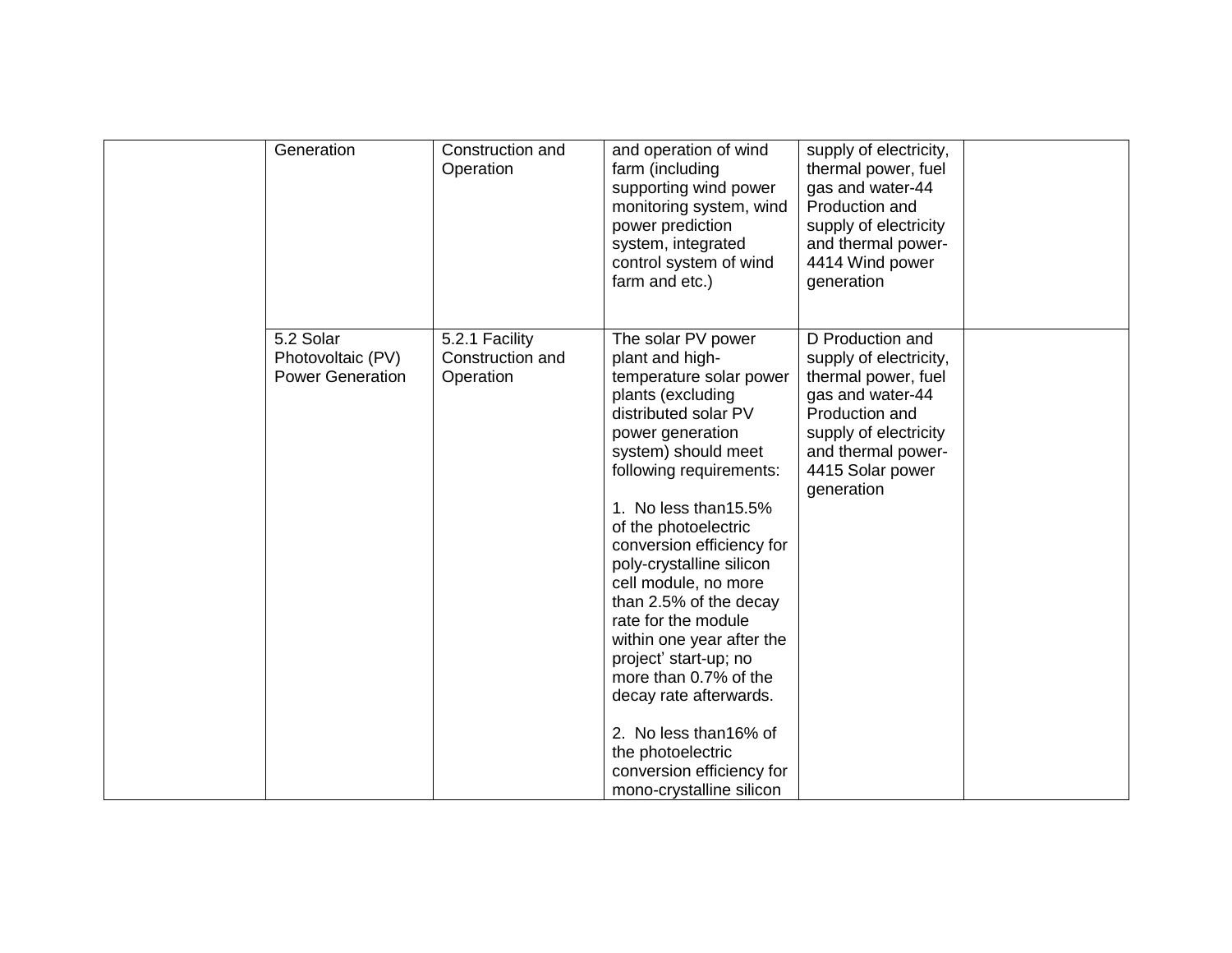|  | cell module, no more      |  |
|--|---------------------------|--|
|  | than 3% of the decay      |  |
|  | rate for the module       |  |
|  | within one year after the |  |
|  | project' start-up; no     |  |
|  | more than 0.7% of the     |  |
|  |                           |  |
|  | decay rate afterwards.    |  |
|  |                           |  |
|  | 3. No less than 28% of    |  |
|  | the photoelectric         |  |
|  | conversion efficiency for |  |
|  | high concentration PV     |  |
|  | (HCPV) cell module, no    |  |
|  | more than 2% of the       |  |
|  | decay rate for the        |  |
|  | module within one year    |  |
|  | after the project' start- |  |
|  | up; no more than 0.5%     |  |
|  | of the decay rate         |  |
|  | afterwards; no more       |  |
|  |                           |  |
|  | than 10% of the decay     |  |
|  | rate in whole project     |  |
|  | lifetime.                 |  |
|  |                           |  |
|  | 4. No less than 8% of     |  |
|  | the photoelectric         |  |
|  | conversion efficiency for |  |
|  | silicon based film cell   |  |
|  | module; No less than      |  |
|  | 11% of the photoelectric  |  |
|  | conversion efficiency for |  |
|  | copper indium gallium     |  |
|  | selenide (CIGS) film cell |  |
|  | module; No less than      |  |
|  | 11% of the photoelectric  |  |
|  |                           |  |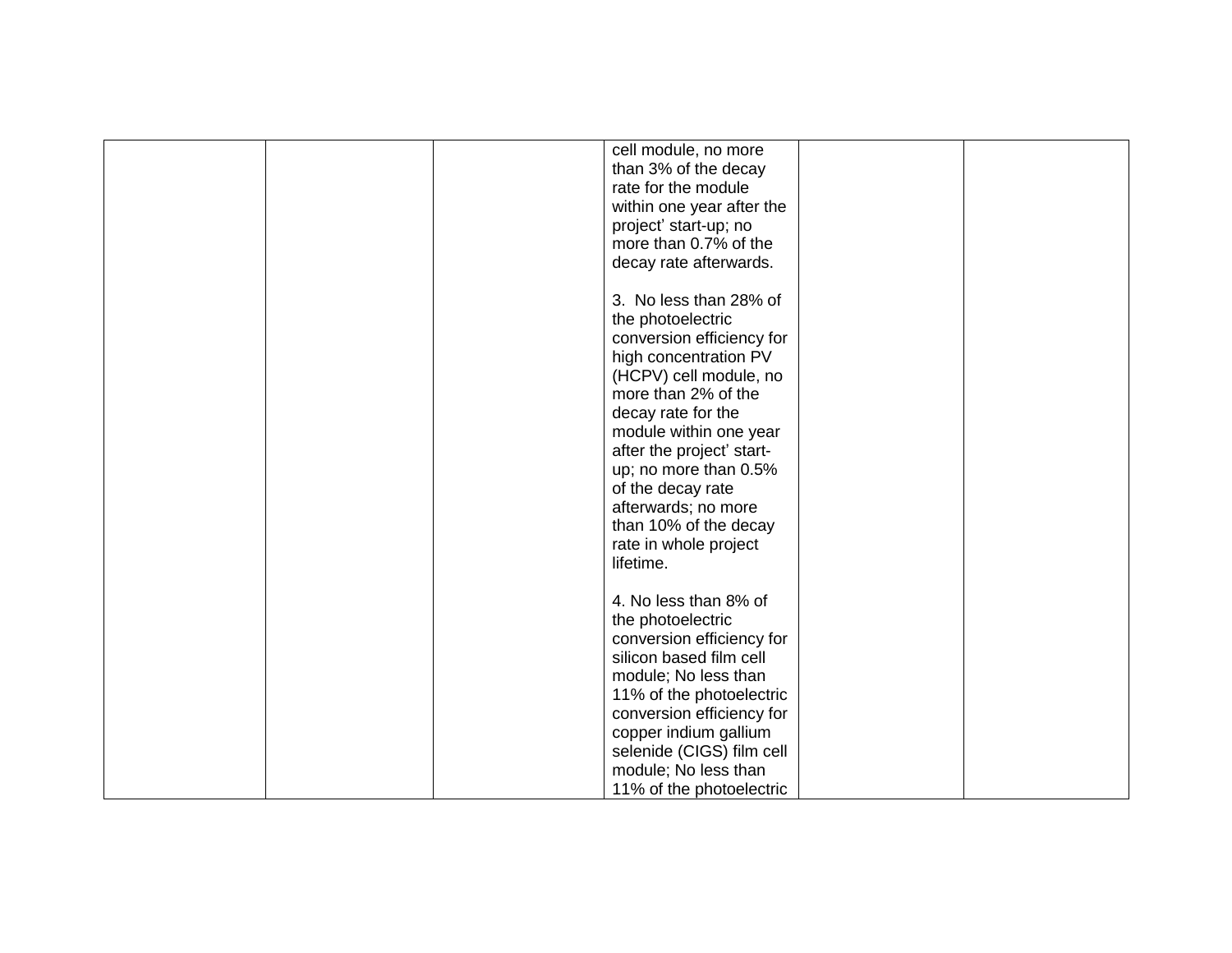|                                              |                                                           | conversion efficiency for<br>cadmium telluride<br>(CdTe) film cell module;<br>No less than 10% of the<br>photoelectric conversion<br>efficiency for other film<br>cell module;<br>5. No more than 20% of<br>the decay rate for<br>polycrystalline silicon,<br>monocrystalline silicon<br>and film cell module in<br>whole project lifetime.                                                                              |                                                                                                                                                                                             |  |
|----------------------------------------------|-----------------------------------------------------------|--------------------------------------------------------------------------------------------------------------------------------------------------------------------------------------------------------------------------------------------------------------------------------------------------------------------------------------------------------------------------------------------------------------------------|---------------------------------------------------------------------------------------------------------------------------------------------------------------------------------------------|--|
| 5.3 Smart Grid and<br><b>Energy Internet</b> | 5.3.1 Facility<br>Construction and<br>Operation/Upgrading | Specific to grid<br>construction and<br>operation or technical<br>transformation and<br>upgrading projects,<br>which improve the<br>balance and<br>responsiveness of<br>supply and demand,<br>promote integrated<br>energy efficiency of the<br>grid, lower the<br>transformation of power<br>loss in transmission,<br>and enhance the<br>capability of renewables<br>access.<br>1. Smart grid:<br>Grid construction and | D Production and<br>supply of electricity,<br>thermal power, fuel<br>gas and water-44<br>Electricity<br>production-4420<br>Electricity supply; -<br>45 Production and<br>supply of fuel gas |  |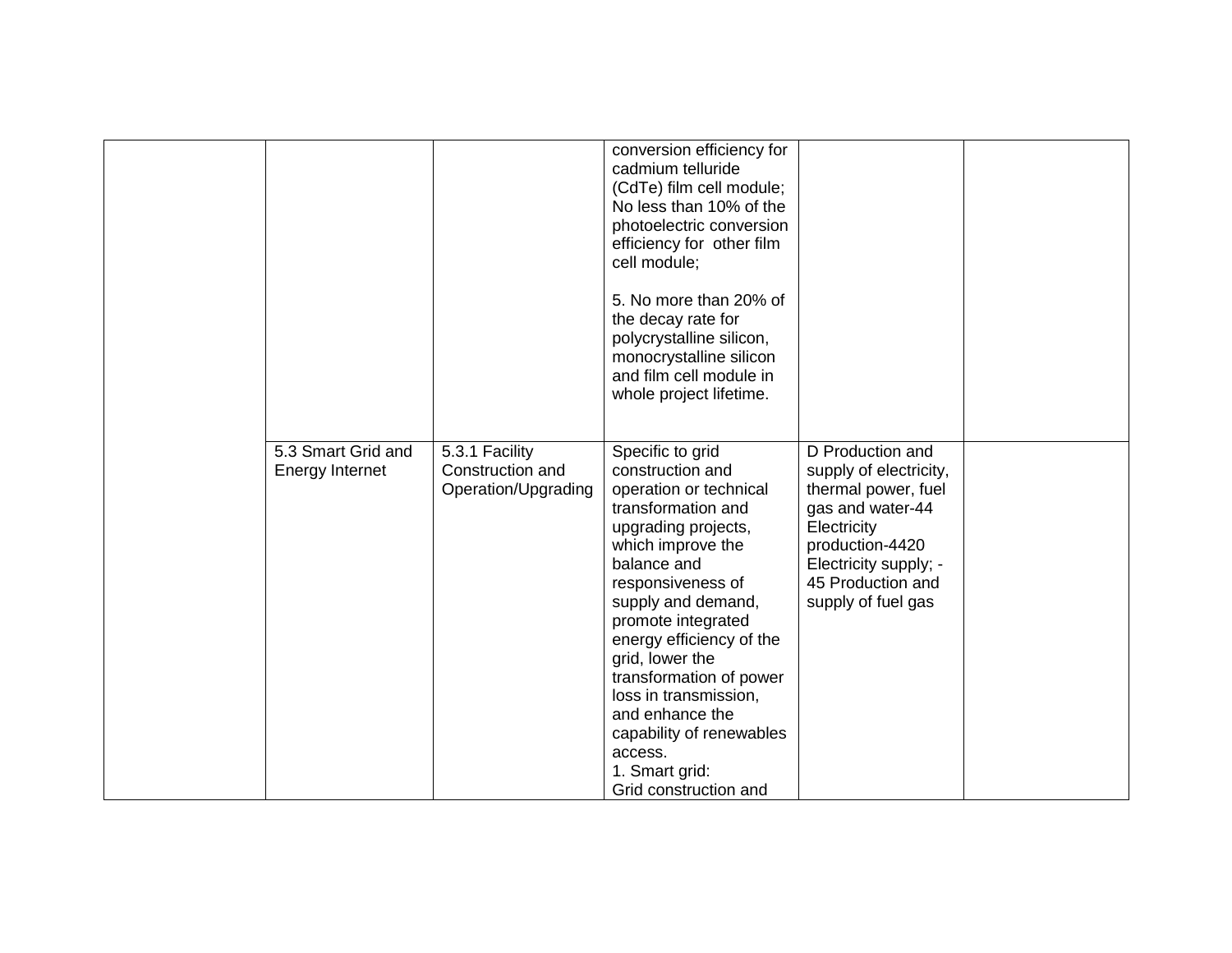|                        |                  | operation, as well as the |                        |  |
|------------------------|------------------|---------------------------|------------------------|--|
|                        |                  | technical transformation  |                        |  |
|                        |                  | and upgrading projects,   |                        |  |
|                        |                  | which adopt smart         |                        |  |
|                        |                  | electric equipment,       |                        |  |
|                        |                  | integrated simultaneous   |                        |  |
|                        |                  | two-way information       |                        |  |
|                        |                  | system and other          |                        |  |
|                        |                  | advanced technologies.    |                        |  |
|                        |                  | 2. Energy internet        |                        |  |
|                        |                  | construction and          |                        |  |
|                        |                  | operation of grid, micro- |                        |  |
|                        |                  | grid and other energy     |                        |  |
|                        |                  | (like natural gas)        |                        |  |
|                        |                  | internet, which           |                        |  |
|                        |                  | integratedly applies      |                        |  |
|                        |                  | power electronics,        |                        |  |
|                        |                  | information and smart     |                        |  |
|                        |                  | management                |                        |  |
|                        |                  | technology, connecting    |                        |  |
|                        |                  | distributed energy        |                        |  |
|                        |                  | (including distributed    |                        |  |
|                        |                  | renewable energy),        |                        |  |
|                        |                  | distributed energy        |                        |  |
|                        |                  | storage device and        |                        |  |
|                        |                  | various types of load, to |                        |  |
|                        |                  | achieve two-way energy    |                        |  |
|                        |                  | flow and peer exchange    |                        |  |
|                        |                  | and sharing.              |                        |  |
|                        |                  |                           |                        |  |
|                        |                  |                           |                        |  |
| 5.4 Distributed        | 5.4.1 Facility   | Specific to construction  | D Production and       |  |
| <b>Energy Resource</b> | Construction and | and operation of energy   | supply of electricity, |  |
|                        | Operation        | management system,        | thermal power, fuel    |  |
|                        |                  | for instance, regional    | gas and water-44       |  |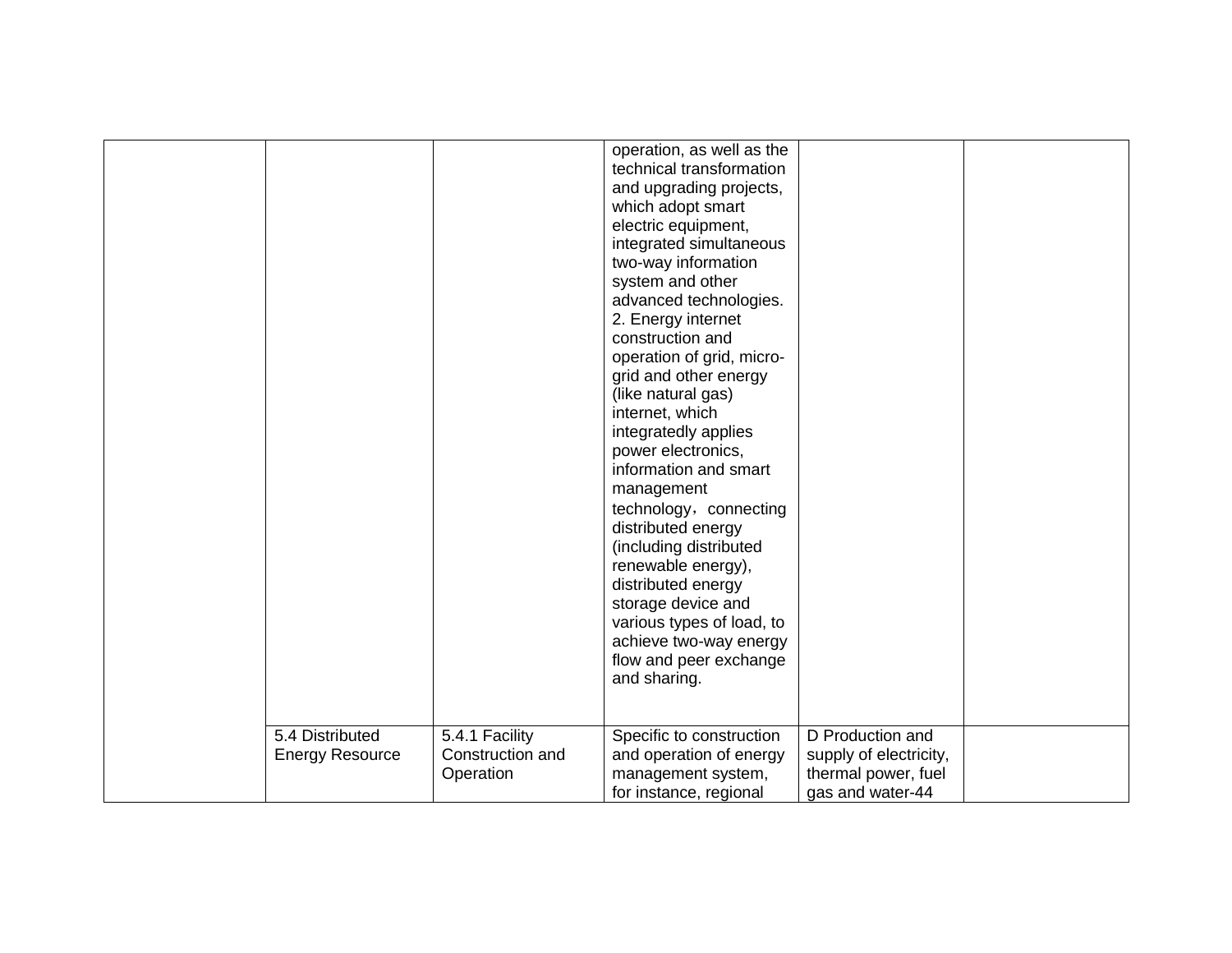|                                  |                                                        | energy station (including<br>regional natural gas<br>station), distributed<br>power generation like<br>distributed photovoltaic<br>power generation,<br>distributed energy<br>access and peak-valley<br>load regulating system,<br>distributed power<br>trading platform, and<br>etc.                                                                                                                                                                                                      | Production and<br>supply of electricity<br>and thermal power-<br>4420 Electricity<br>supply                                                           |  |
|----------------------------------|--------------------------------------------------------|--------------------------------------------------------------------------------------------------------------------------------------------------------------------------------------------------------------------------------------------------------------------------------------------------------------------------------------------------------------------------------------------------------------------------------------------------------------------------------------------|-------------------------------------------------------------------------------------------------------------------------------------------------------|--|
| 5.5 Solar Thermal<br>Application | 5.5.1 Device/Facility<br>Construction and<br>Operation | Specific to construction<br>and operation of<br>device/facility using<br>solar energy, which<br>includes but not limited<br>to:<br>Installation and<br>operation of solar water<br>heater; solar heating<br>system; medium-high<br>temperature solar heat<br>collection system; solar<br>cooling system, heat<br>pump air-condition<br>system; solar energy<br>and air source heat<br>pump hot water system,<br>high-temperature<br>megawatt solar power<br>generation<br>device/facility. | D Production and<br>supply of electricity,<br>thermal power, fuel<br>gas and water-44<br>Production and<br>supply of electricity<br>and thermal power |  |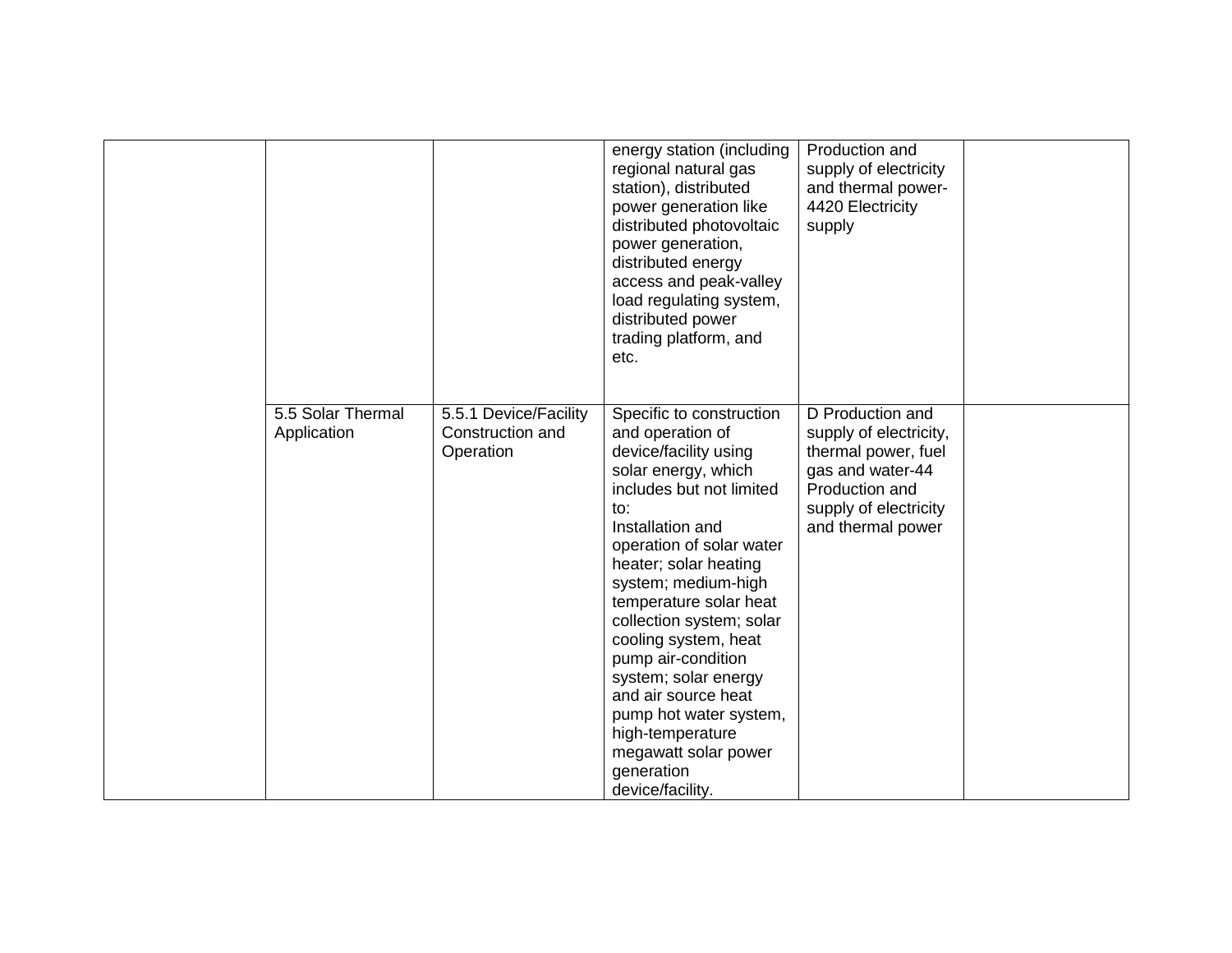|                                                                     | 5.6 Hydropower<br>Generation                                                                           | 5.6.1 Facility<br>Construction and<br>Operation | Specific to hydropower<br>construction and<br>operation like reservoir<br>dam, hydraulic tunnel,<br>powerhouse, generator<br>unit and etc.                                                                | D Production and<br>supply of electricity,<br>thermal power, fuel<br>gas and water-44<br>Production and<br>supply of electricity<br>and thermal power-<br>Hydropower<br>generation                | Meet requirements<br>of Opinion of<br>Energy Work 2014<br>and other related<br>documents, also the<br>ecologic and<br>environmental<br>protection and<br>resettlement action<br>plan of the project<br>should be assessed<br>and approved |
|---------------------------------------------------------------------|--------------------------------------------------------------------------------------------------------|-------------------------------------------------|-----------------------------------------------------------------------------------------------------------------------------------------------------------------------------------------------------------|---------------------------------------------------------------------------------------------------------------------------------------------------------------------------------------------------|-------------------------------------------------------------------------------------------------------------------------------------------------------------------------------------------------------------------------------------------|
|                                                                     | 5.7 Other New<br><b>Energy Application</b>                                                             | 5.7.1 Facility<br>Construction and<br>Operation | Specific to engineering<br>construction and<br>operation of renewable<br>energy generation like<br>geothermal power and<br>marine power.                                                                  | D Production and<br>supply of electricity,<br>thermal power, fuel<br>gas and water-44<br>Production and<br>supply of electricity<br>and thermal power-<br>4419 Other<br>electricity<br>production |                                                                                                                                                                                                                                           |
| 6 Ecological<br>Protection and<br><b>Climate Change</b><br>Adaption | 6.1 Natural<br>Ecological<br>Protection and<br>Protective<br>Development of<br><b>Tourism Resource</b> | 6.1.1 Facility<br>Construction and<br>Operation | Specific to natural<br>reserve engineering;<br>ecological restoration<br>and vegetation<br>conservation<br>engineering; and<br>ecological protective<br>development of tourism<br>resource. These include | N Management of<br>water, environment<br>and public utilities -<br>77 Ecological<br>protection and<br>environmental<br>governance-771<br>Ecological<br>protection; -78                            |                                                                                                                                                                                                                                           |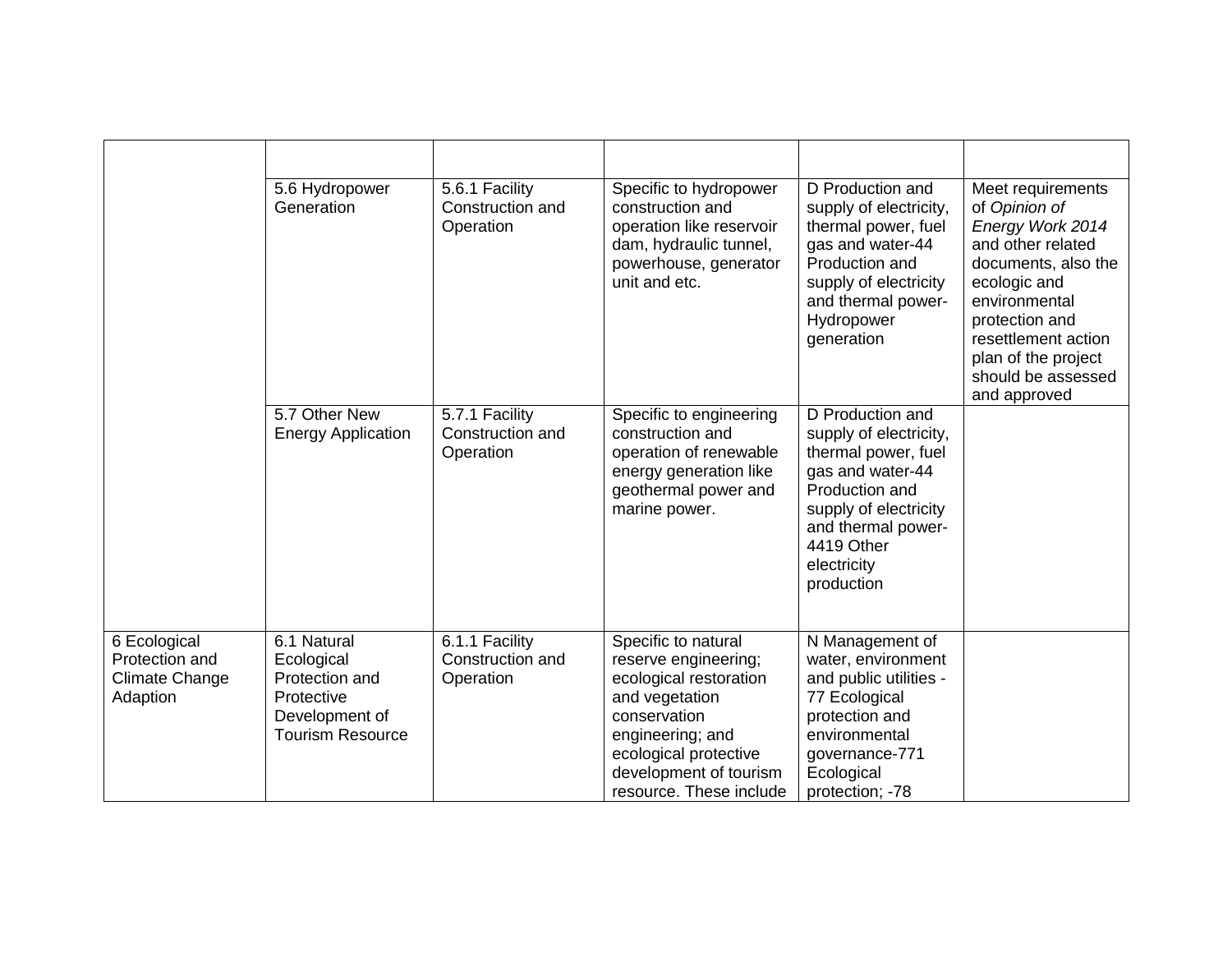|  |  |  | but not limited to:<br>National park, national<br>geological park, the<br>protection project of<br>natural heritage,<br>construction and<br>maintenance of national<br>and provincial natural<br>reserve; construction<br>and maintenance of<br>ecological function area,<br>like specific wildlife<br>habitat, wetland, desert,<br>and prairie; coastal<br>ecological restoration<br>and vegetation<br>conservation<br>engineering;<br>environmental pressure<br>release on ecologically<br>vulnerable area (like<br>ecomigration); urban<br>gardening; land<br>reclamation. | Management public<br>utilities-785<br>Management of<br>parks and scenic<br>spots-7852<br>Management of<br>scenic spot |  |
|--|--|--|-------------------------------------------------------------------------------------------------------------------------------------------------------------------------------------------------------------------------------------------------------------------------------------------------------------------------------------------------------------------------------------------------------------------------------------------------------------------------------------------------------------------------------------------------------------------------------|-----------------------------------------------------------------------------------------------------------------------|--|
|--|--|--|-------------------------------------------------------------------------------------------------------------------------------------------------------------------------------------------------------------------------------------------------------------------------------------------------------------------------------------------------------------------------------------------------------------------------------------------------------------------------------------------------------------------------------------------------------------------------------|-----------------------------------------------------------------------------------------------------------------------|--|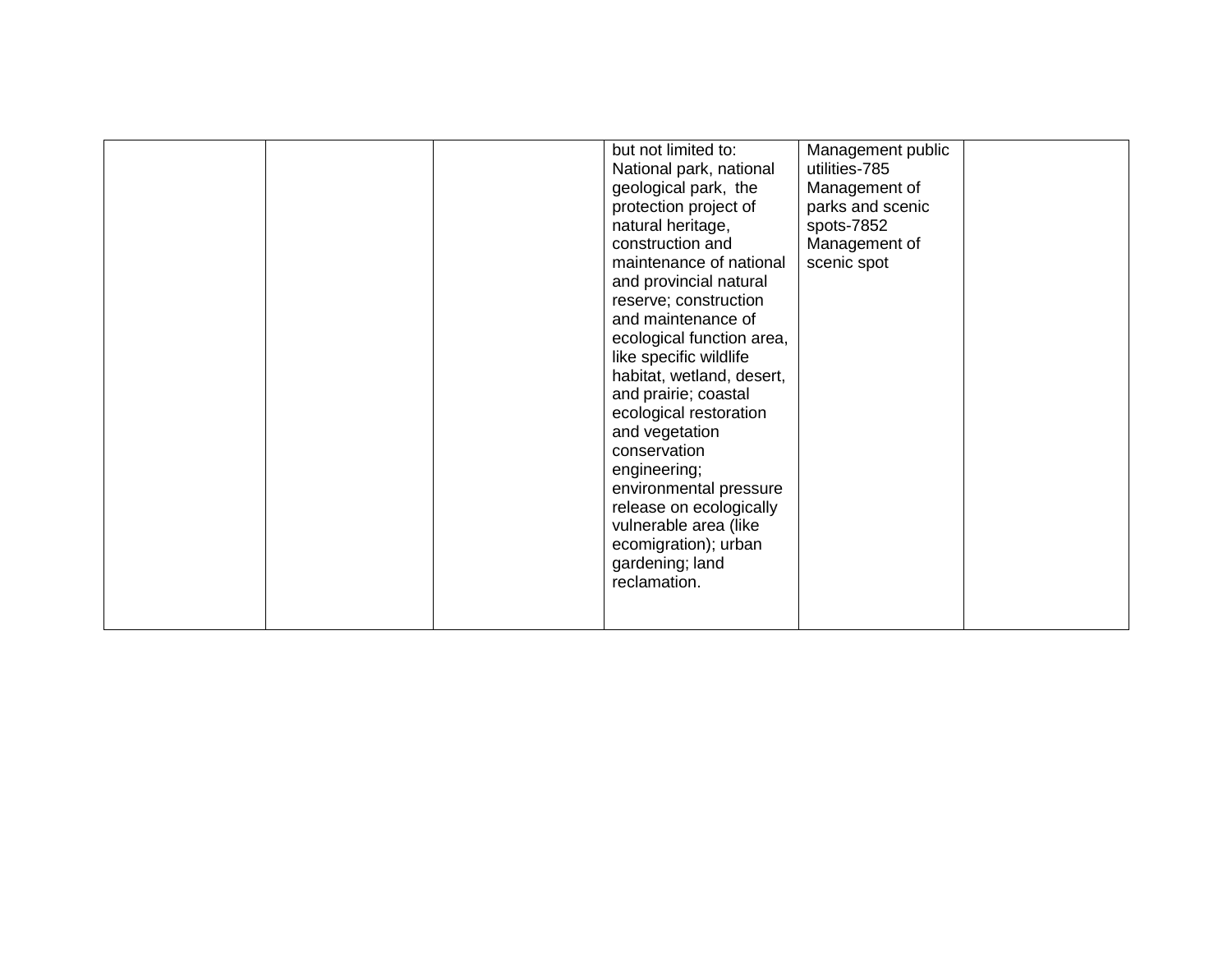| 6.2 Ecological | 6.2.1 Project                | Include integrating       | A Agriculture,      | 1. Projects should          |
|----------------|------------------------------|---------------------------|---------------------|-----------------------------|
| Agriculture,   | Implementation and           | breeding project of       | forestry, husbandry | be in compliance            |
| Husbandry and  | <b>Facility Construction</b> | agricultural, husbandry,  | and fishery-01      | with the Safety             |
| Fishery        | and Operation                | and fishery               | Agriculture; -03    | Management                  |
|                |                              | thoroughbred,             | Husbandry; -04      | Regulation of               |
|                |                              | manufacturing             | Fishery             | Agricultural                |
|                |                              | agricultural, husbandry,  |                     | <b>Genetically Modified</b> |
|                |                              | and fishery organic       |                     | Organisms (GMOs);           |
|                |                              | products (including       |                     | 2. Tobacco                  |
|                |                              | facility construction and |                     | cultivation projects        |
|                |                              | operation). The output    |                     | are excluded, as            |
|                |                              | and products of projects  |                     | well as the fishing         |
|                |                              | should meet following     |                     | methods which are           |
|                |                              | requirements or policies: |                     | harmful to marine           |
|                |                              | 1. GB/T19630 standard     |                     | ecological                  |
|                |                              | of Chinese organic        |                     | environment and             |
|                |                              | products;                 |                     | diversity, for              |
|                |                              | 2. Environment and        |                     | instance, fish net          |
|                |                              | quality standards of      |                     | fishing and large           |
|                |                              | Agriculture Department,   |                     | ocean drift net             |
|                |                              | 7 general guidance of     |                     | fishing;                    |
|                |                              | pesticides, fertilizer,   |                     | 3. Projects should          |
|                |                              | veterinary drug, feed     |                     | be in compliance            |
|                |                              | and feed additives, food  |                     | with the Rotterdam          |
|                |                              | additives, and animal     |                     | Convention on the           |
|                |                              | hygiene, 45 product       |                     | <b>Prior Informed</b>       |
|                |                              | quality standards,        |                     | <b>Consent Procedure</b>    |
|                |                              | product mark should be    |                     | for Certain                 |
|                |                              | in compliance with the    |                     | Hazardous                   |
|                |                              | "Measures of Mark         |                     | Chemicals and               |
|                |                              | Management for Green      |                     | Pesticides in               |
|                |                              | Food".                    |                     | <b>International Trade</b>  |
|                |                              |                           |                     | where applicable;           |
|                |                              |                           |                     | the production              |
|                |                              |                           |                     | should be in                |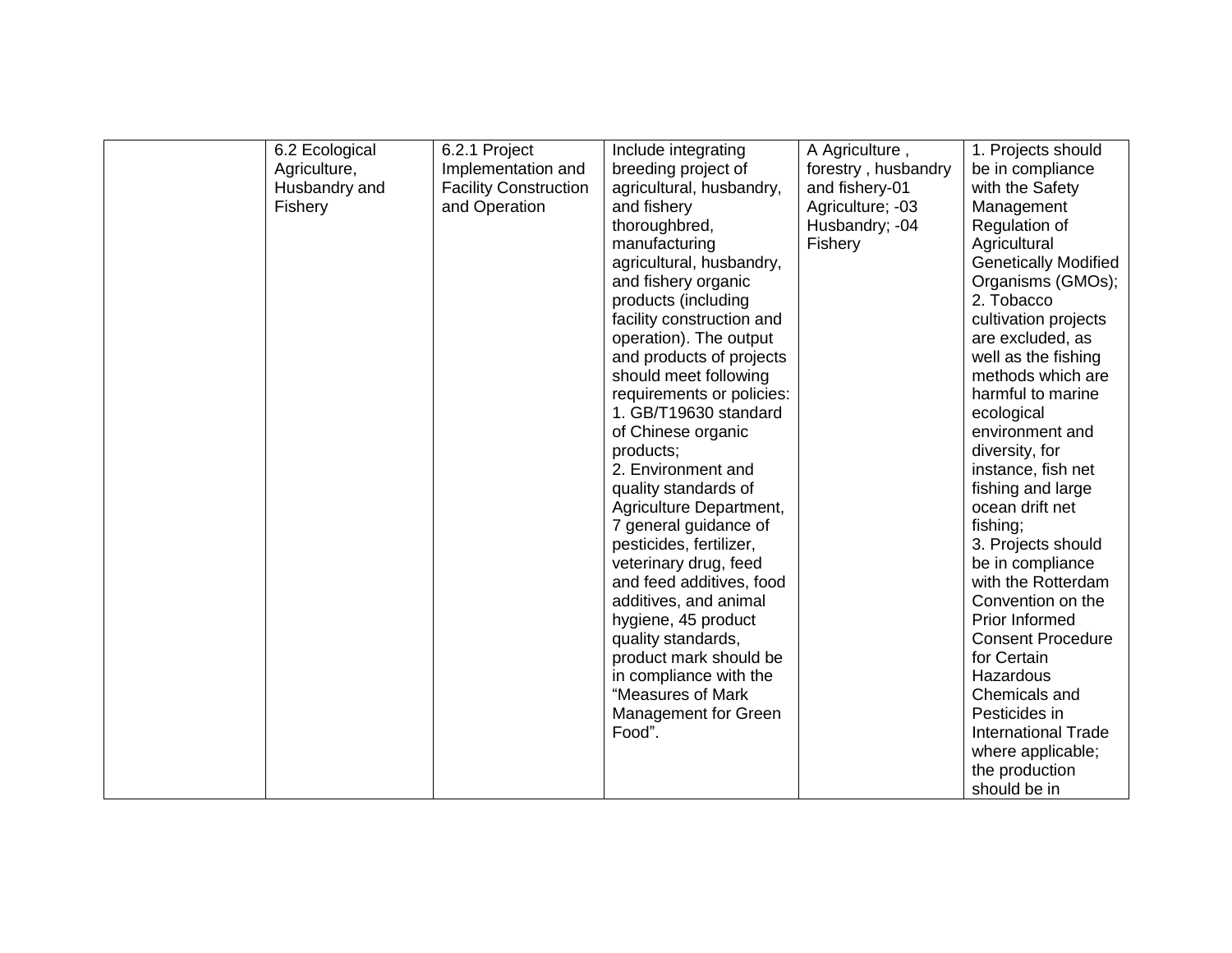|                             |                                                                                      |                                                                                                                                                                                                        |                                                                     | compliance with the<br><b>Montreal Protocol</b><br>on Substances that<br>Deplete the Ozone<br>Layer.                                                                                       |
|-----------------------------|--------------------------------------------------------------------------------------|--------------------------------------------------------------------------------------------------------------------------------------------------------------------------------------------------------|---------------------------------------------------------------------|--------------------------------------------------------------------------------------------------------------------------------------------------------------------------------------------|
|                             |                                                                                      |                                                                                                                                                                                                        |                                                                     |                                                                                                                                                                                            |
|                             |                                                                                      |                                                                                                                                                                                                        |                                                                     |                                                                                                                                                                                            |
|                             |                                                                                      |                                                                                                                                                                                                        |                                                                     |                                                                                                                                                                                            |
|                             |                                                                                      |                                                                                                                                                                                                        |                                                                     |                                                                                                                                                                                            |
| 6.3 Forestry<br>Development | 6.3.1 Project<br>Implementation and<br><b>Facility Construction</b><br>and Operation | Specific to the forest<br>tending management<br>and sustainable forestry<br>development project,<br>including but not limited<br>to:<br>1. Afforestation;<br>2. Forestry seed<br>breeding and seedling | A Agriculture,<br>forestry, husbandry<br>and fishery-02<br>Forestry | 1. Any species<br>development and<br>(international) trade<br>of animal and plats<br>listed outside the<br>Convention on<br><b>International Trade</b><br>in Endangered<br>Species of Wild |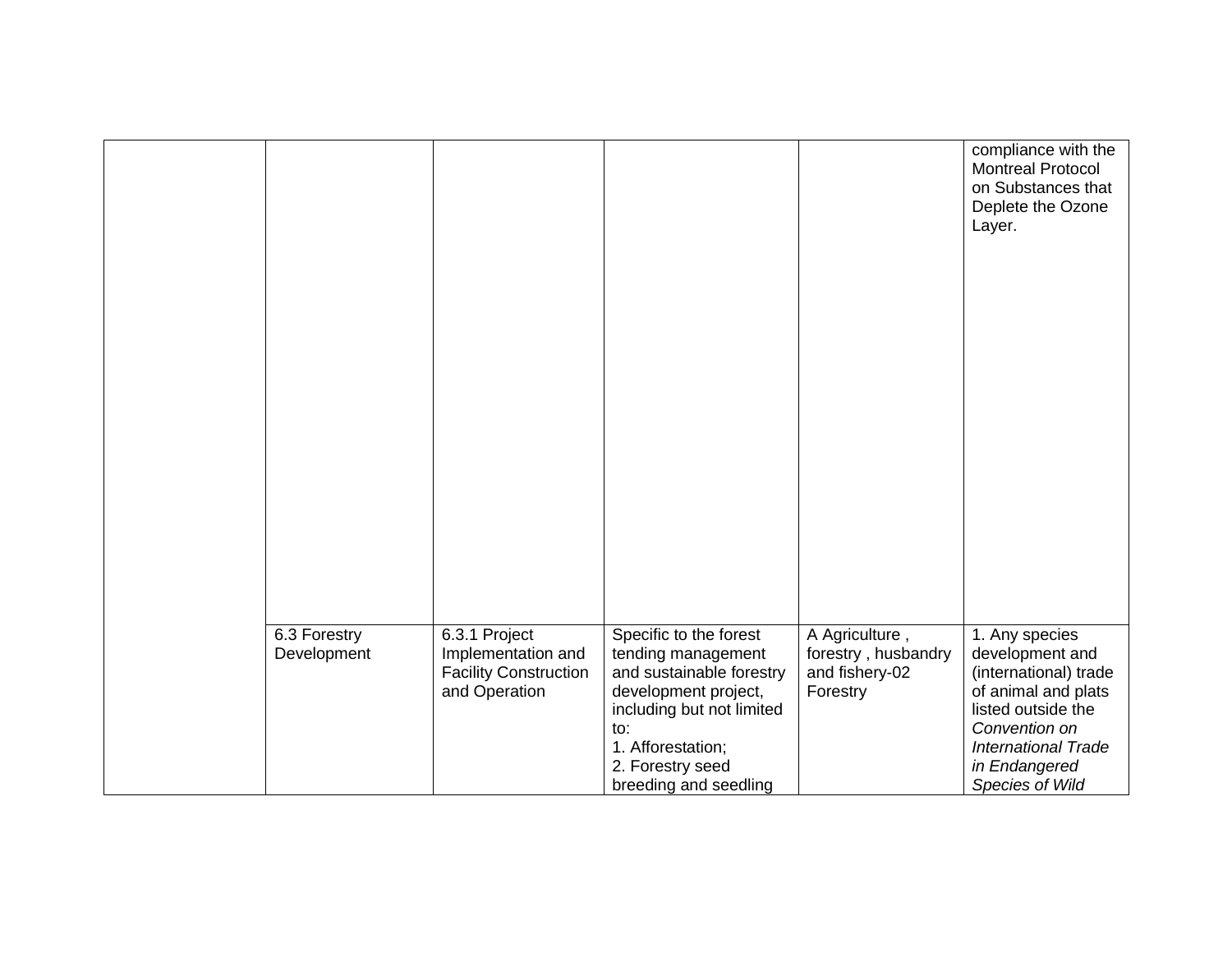|                                                               |                                                 | production;<br>3. Underwood planting<br>and underwood<br>breeding.                                                                                                                                                                                                                                                                                                                                                                                                                                                                                                                                                                                                                                  |                                                                                                                                                                                                                                                                                                                                                                                                                                                                                                                                                      | Fauna and<br>Flora(CITES);<br>2. Exclude the<br>natural commercial<br>deforestation of<br>natural forest. |
|---------------------------------------------------------------|-------------------------------------------------|-----------------------------------------------------------------------------------------------------------------------------------------------------------------------------------------------------------------------------------------------------------------------------------------------------------------------------------------------------------------------------------------------------------------------------------------------------------------------------------------------------------------------------------------------------------------------------------------------------------------------------------------------------------------------------------------------------|------------------------------------------------------------------------------------------------------------------------------------------------------------------------------------------------------------------------------------------------------------------------------------------------------------------------------------------------------------------------------------------------------------------------------------------------------------------------------------------------------------------------------------------------------|-----------------------------------------------------------------------------------------------------------|
| 6.4 Emergency<br>Prevention and<br><b>Control of Disaster</b> | 6.4.1 Facility<br>Construction and<br>Operation | Specific to disaster<br>monitoring, warning and<br>emergency response<br>system, major river dyke<br>construction and<br>riverway dredging<br>engineering, and other<br>engineering<br>construction and<br>operation including soil<br>and water loss control,<br>ecological protection of<br>forests and prairies and<br>etc. These include but<br>not limited to:<br>1. Disaster monitoring of<br>major infrastructure<br>(water conservancy,<br>transportation,<br>communication,<br>electricity transmission,<br>municipal infrastructure<br>an etc.) and emergency<br>response system;<br>2. Dyke construction of<br>major rivers, riverway<br>dredging, flood storage<br>area engineering and | I Information<br>transmission,<br>software and<br>information<br>technology services<br>-65 Software and<br>information<br>technology services;<br>N Management of<br>water, environment<br>and public utilities -<br>76 Management of<br>water conservancy-<br>7610 Management<br>of flood control<br>facilities;- 77<br>Ecological<br>protection and<br>environmental<br>governance-771<br>Ecological<br>protection;<br>-78 Management<br>public utilities-7810<br>Management of<br>municipal facilities;<br>A Agriculture,<br>forestry, husbandry |                                                                                                           |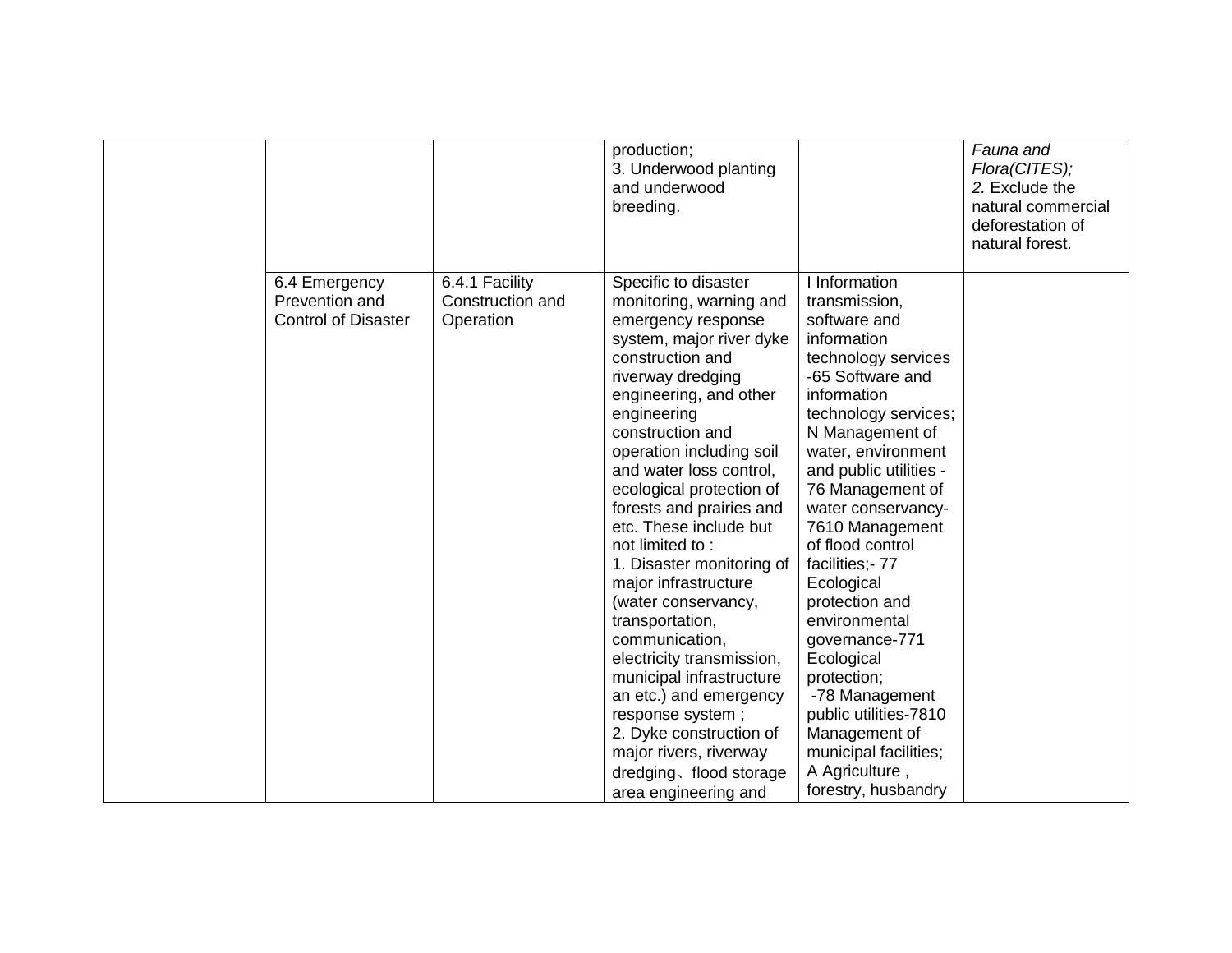|  | maintenance, controlling  | and fishery-05       |  |
|--|---------------------------|----------------------|--|
|  | hinge construction of     | Agriculture,         |  |
|  | main and tributary        | forestry, husbandry  |  |
|  | stream;                   | and fishery services |  |
|  | 3. Construction and       |                      |  |
|  | operation of hygiene      |                      |  |
|  | emergency response for    |                      |  |
|  | addressing natural        |                      |  |
|  | disaster and extreme      |                      |  |
|  | weather, the production   |                      |  |
|  | and storage of hygiene    |                      |  |
|  | emergency response        |                      |  |
|  | facilities;               |                      |  |
|  | 4. Monitoring,            |                      |  |
|  | prevention and control    |                      |  |
|  | system of forest fire,    |                      |  |
|  | harmful and exotic        |                      |  |
|  | species;                  |                      |  |
|  | 5. Waning, prevention     |                      |  |
|  | and control system of     |                      |  |
|  | agriculture disaster;     |                      |  |
|  | monitoring, prevention    |                      |  |
|  | and control system of     |                      |  |
|  | animal epidemics;         |                      |  |
|  | 6. Monitoring system of   |                      |  |
|  | marine disaster,          |                      |  |
|  | ecological protection of  |                      |  |
|  | prairie, control of soil  |                      |  |
|  | and water loss;           |                      |  |
|  | 7. Natural forest         |                      |  |
|  | protection project        |                      |  |
|  | (NEPP), converting        |                      |  |
|  | cultivated land into      |                      |  |
|  | forests, construction and |                      |  |
|  | maintenance of shelter    |                      |  |